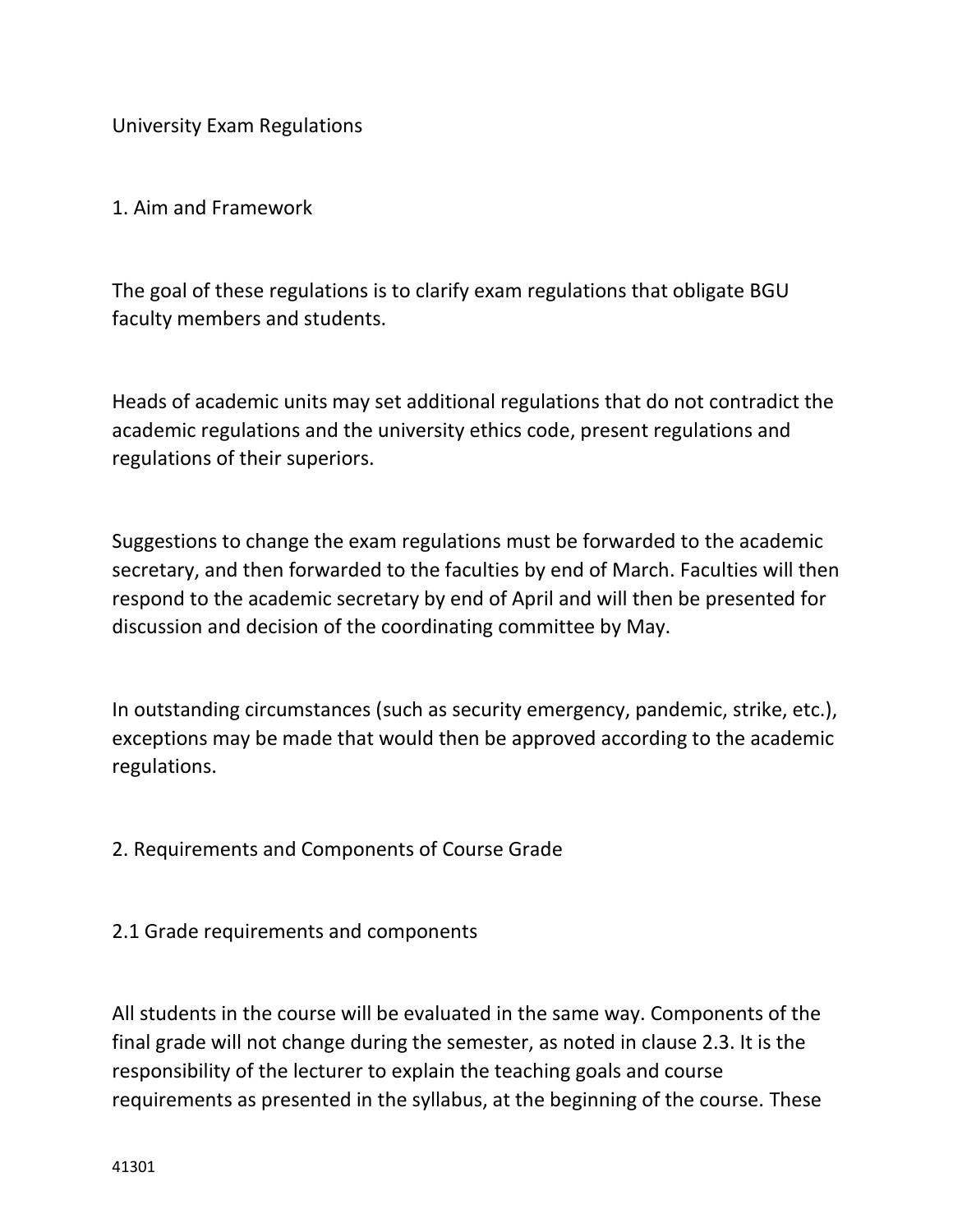include attendance, exams, trips, etc. and what percentage of the grade each component represents. The lecturers should also state the repercussions of partial fulfillment of the course requirements.

2.2 Posting requirements and grade components

These will appear clearly in the course syllabus. The academic unit should post a primary syllabus of each course offered at the unit, at least two weeks prior to the beginning of registration for the course before every semester. In addition, the updated syllabus for students will be posted by the lecturer of the course during the first week of the changes period.

2.3 Changes of requirements and grade components

The course lecturer is entitled to change the requirements and components of the final grade, their percentage in the final grade and the conditions for calculating the various components, and must then notify the students and head of the unit teaching committee about these changes in writing or on the course site, no later than four days prior to end of the changes period. Approval of significant changes in the syllabus will be given according to faculty regulations.

2.4 Advertising dates and duration of exams

The exams unit will advertise the first and second session exam list approximately one week prior to registration dates. Any change in date or duration of the exam will be posted by the exam unit no later than one month before end of the semester. Any diversion from this rule requires approval of head of the unit, head of the exams unit and the academic secretary and will be advertised no later than three weeks prior to the date of the exam.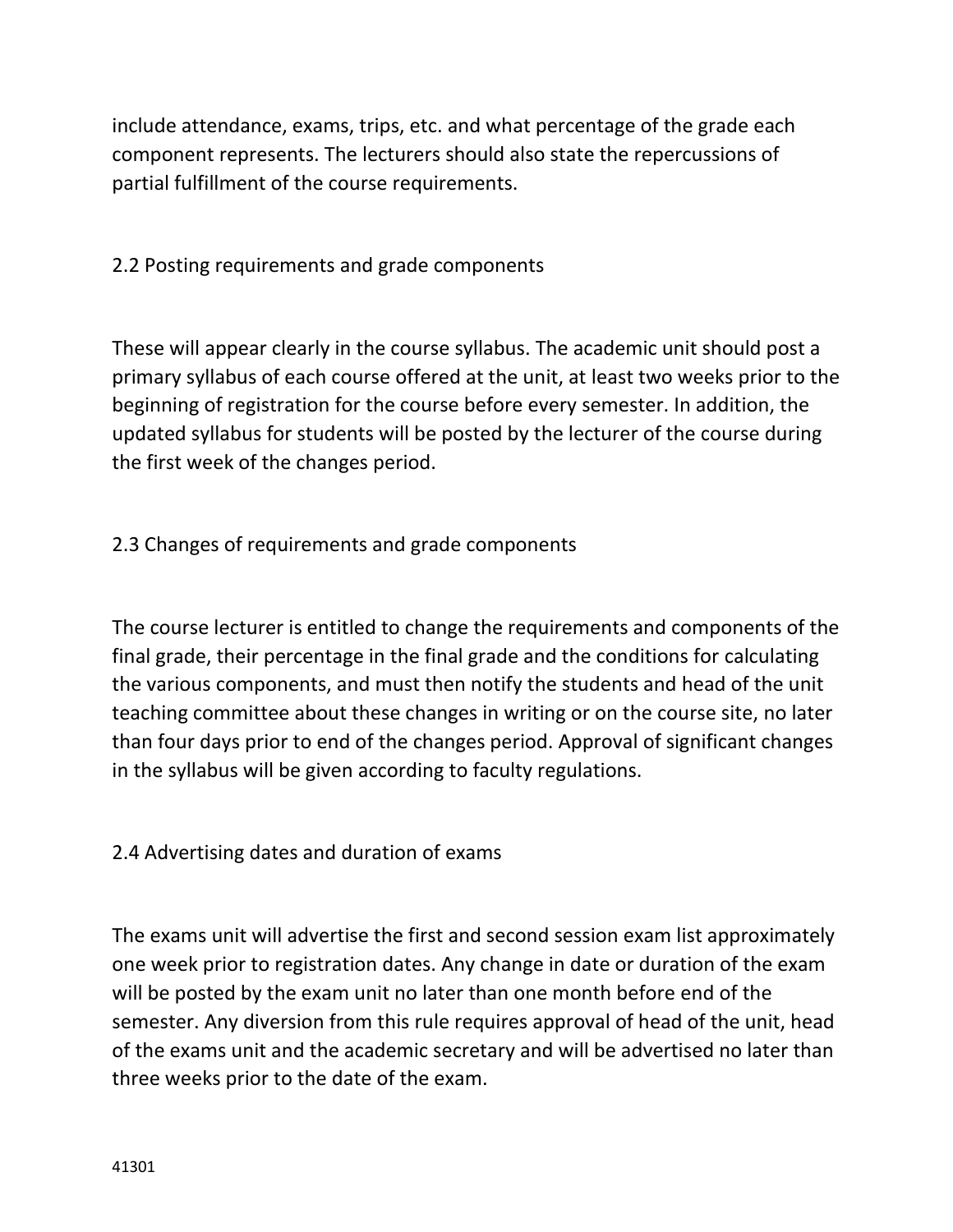# 2.5 Lecturer responsible for the course

In any course taught by more than one lecturer, a lecturer should be appointed from the course staff as responsible for exams and grades in this course, so that the requirements and evaluation criteria will be uniform for all groups of the course. The lecturer responsible will organize the syllabus and approve the final grade.

# 2.6 Course grade

This grade will be from 0-100. In outstanding cases, the teaching committee may approve the lecturer to give a literal grade (failed/passed/participated), on condition that this grade is given at least one moth prior to the beginning of the semester. The final grade in the course will be posted no later than two weeks after the final exam grades have been posted for the course and at least 96 hours prior to the next exam session, except for courses/seminars in which the task was to be submitted during and following exam period.

3. Evaluation Tools

# 3.1 Evaluation tools goals

The goals of these tools during the study period in the semester are to provide students feedback on the quality of their studies and provide the lecturer feedback on how the class is progressing in attaining the course goals. Another goal of evaluation tools is to decide on student grades in the course in accordance with the components of the grade as presented in the syllabus.

# 3.2 Evaluation tools that adhere to regulations: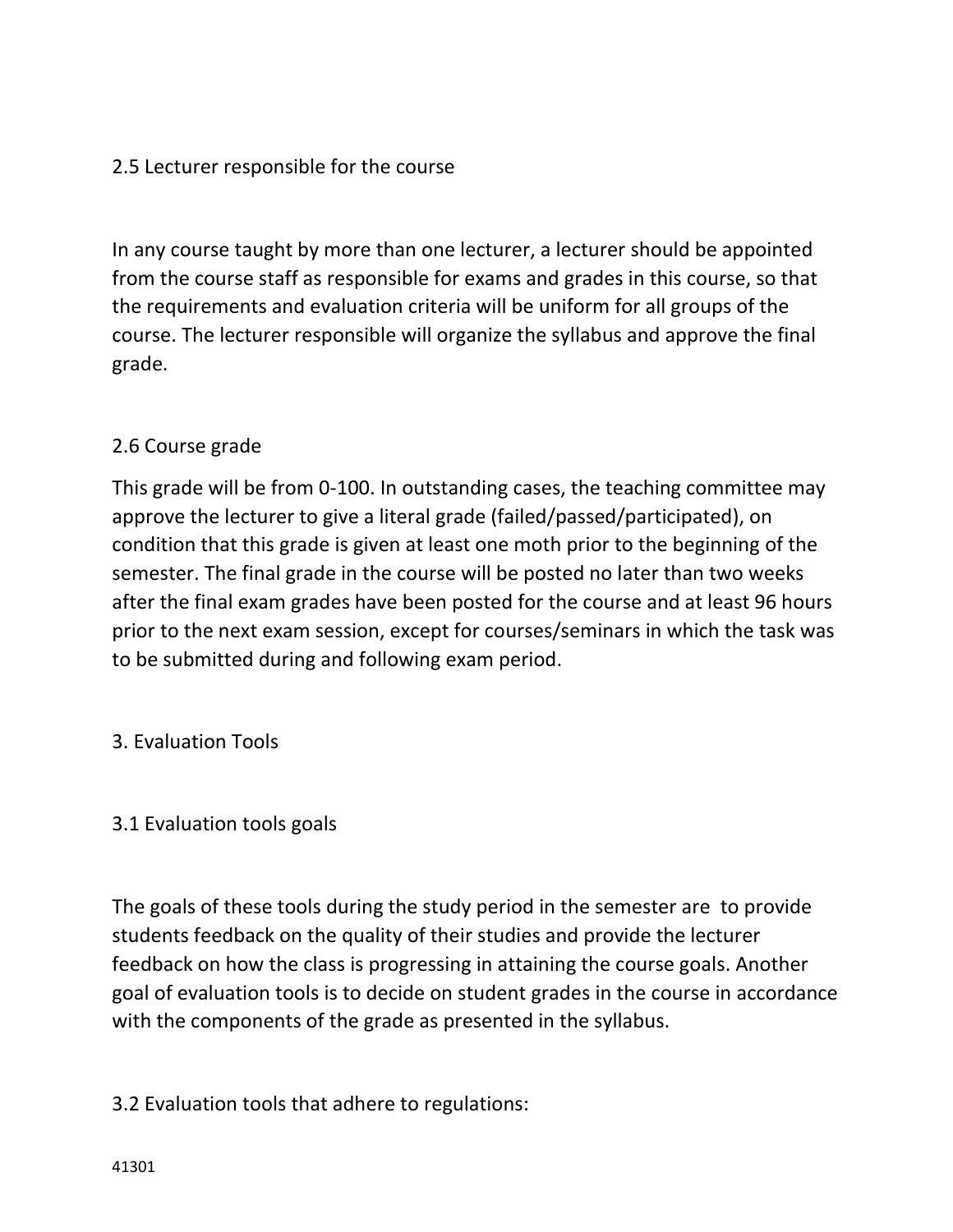3.2.1 Final exam (to be called "the exam")

An exam is an evaluation tool given after the study period on the course has ended.

Hidden exam – an exam in which the questionnaire and the notebook of the exam will not be revealed to the students after the exam (except for submitting an appeal as noted in clause #14).

Class exam – an exam given in a classroom or another study site.

Home exam – an exam given outside the university and continuing for over 24 hours.

Skills exam – an exam to check practical skills of the examinees, either in writing or verbally.

Optional exam – an exam in which the main emphasis is on questions with several options (multiple choice exam).

Verbal exam – an exam in which examinees hold a discussion with the examiner.

Online exam – an exam given through the internet (on Moodle or similar), as per instructions of "online exam regulation" hereby enclosed.

Mid-term quiz

A quiz is an evaluation tool given during the semester which accounts for between 5-30% of the total calculation of the course grade.

Valid quiz – a quiz that produces a grade that will be calculated in the final grade of the course.

Protective quiz – a quiz which produces a grade to be counted in the final grade only if it improves the final grade.

Skills exam – a quiz that checks practical skills of the examinees in their work. This quiz is given either verbally or in writing.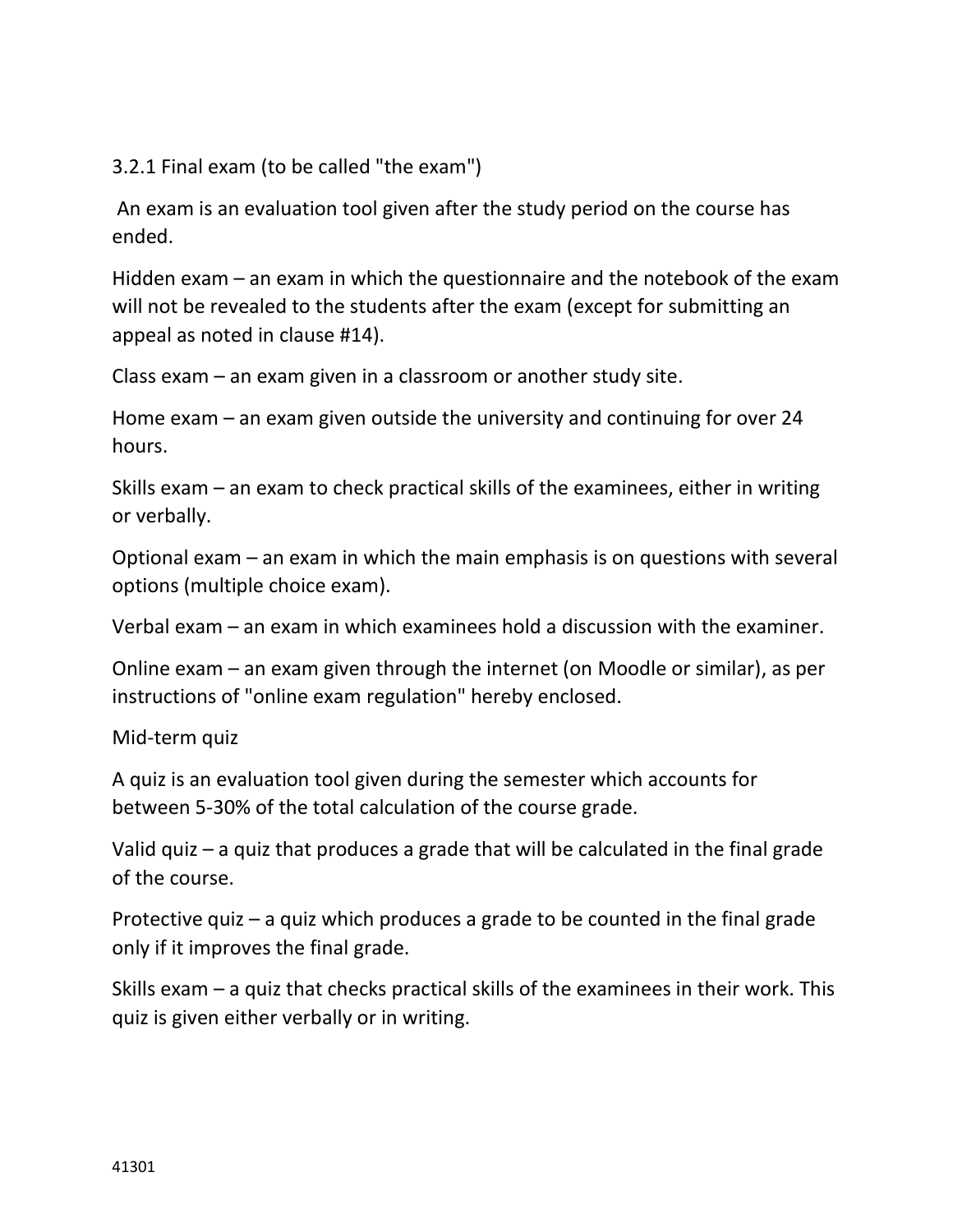Laboratory exam – an exam that checks the students' readiness in the lab and produces a grade that will be calculated in the laboratory grade.

4. General Guidelines for Conducting Exams and Quizzes

4.1 Guidelines for conducting exams:

In courses in which exams are given, the exam must comprise at least 25% of the total grade of the course. The exam should be given as a class exam unless the syllabus states otherwise. The class exam should be checked anonymously.

Conditions required to enable students to take an exam:

The student must be enrolled in the course in the student administration system, or: the unit's teaching committee must approve the student's participation in the exam and must update the exam unit accordingly.

The student must complete all tasks as requested by the lecturer and as stated in the course syllabus.

The student must cover all his/her debts to the university.

There may not be any disciplinary ruling that prevents the student from taking the exam.

If the student does not comply with all conditions required to take the exam, he/she will be prevented from taking the exam. In case of financial debts only, the student may take the exam, but the course grade will not be recognized or counted until the debt is covered. As noted in clause #1 and #2 the chair of the exam committee or head of the unit may bend these rules to the students' benefit. As a rule, participating in an exam without permission will be considered a disciplinary felony in all this entails.

4.2 Instructions for Conducting a Quiz Except for Laboratory Quiz

In mandatory courses for undergraduate studies (not including laboratories) the quiz will not account for more than 40% of the course grade and no more than two exams will be held per course.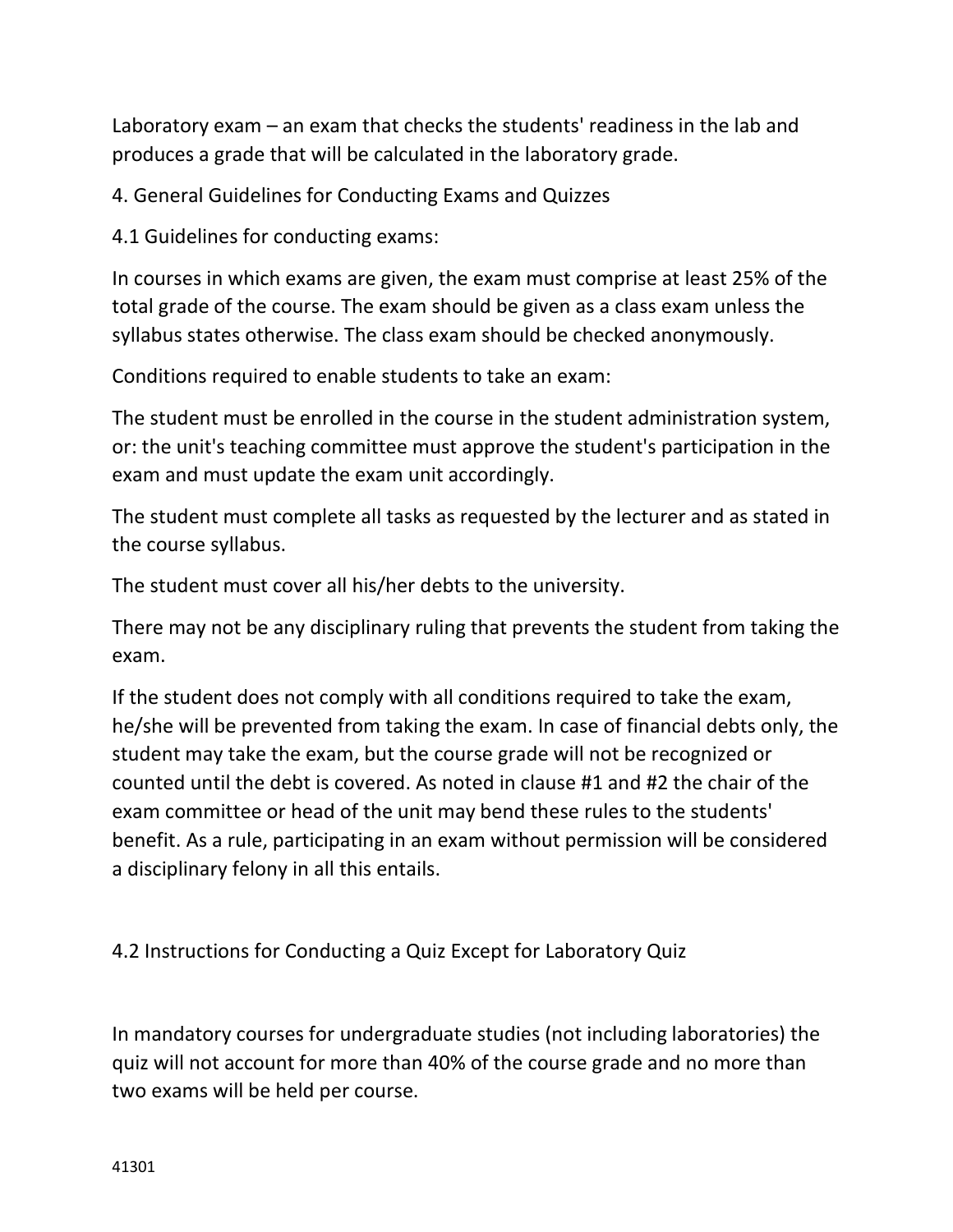In addition, quizzes worth more than 20% of the grade will also include a second session. Surprise quizzes are not allowed. The quiz date will be set in accordance with the students' course schedule as much as possible, to minimize the students' need to be absent from a class in order to take a quiz. As much as possible, the lecturer should post the study material on which the quiz will be based and the approved support material at least one week prior to the date of the quiz.

It is the unit's responsibility to coordinate as much as possible between quiz dates, in order to balance the tasks of the various courses throughout the semester.

Regarding exam notebook exposure/appeals and date of handing in grades, the lecturer must adhere to the same rules that apply to exams.

If a student is absent from an exam due to a valid reason or if the student has two quizzes on the same day, the student will be allowed to complete the grade as decided upon by the lecturer and as stated in the syllabus. Regarding setting of a date for the quiz, this will be solely the decision of the lecturer in accordance with the course requirements and will be decided upon at least two weeks ahead of time.

In the case of a student being absent from the date of a quiz due to reserve duty, see paragraph #7.

4.3 Guidelines for Taking a Home Exam

This exam given to undergraduate students may be from one day (24 hrs.) to four consecutive days (96 hrs.). For graduate students, the exam may be from one day (24 hrs.) to a full week. The number of questions and exam size will be a reasonable amount, to enable the student a fair chance to solve the exam within the time given. If within this time frame, the student has to take an additional exam, the student will be allotted an additional 24 hours for every additional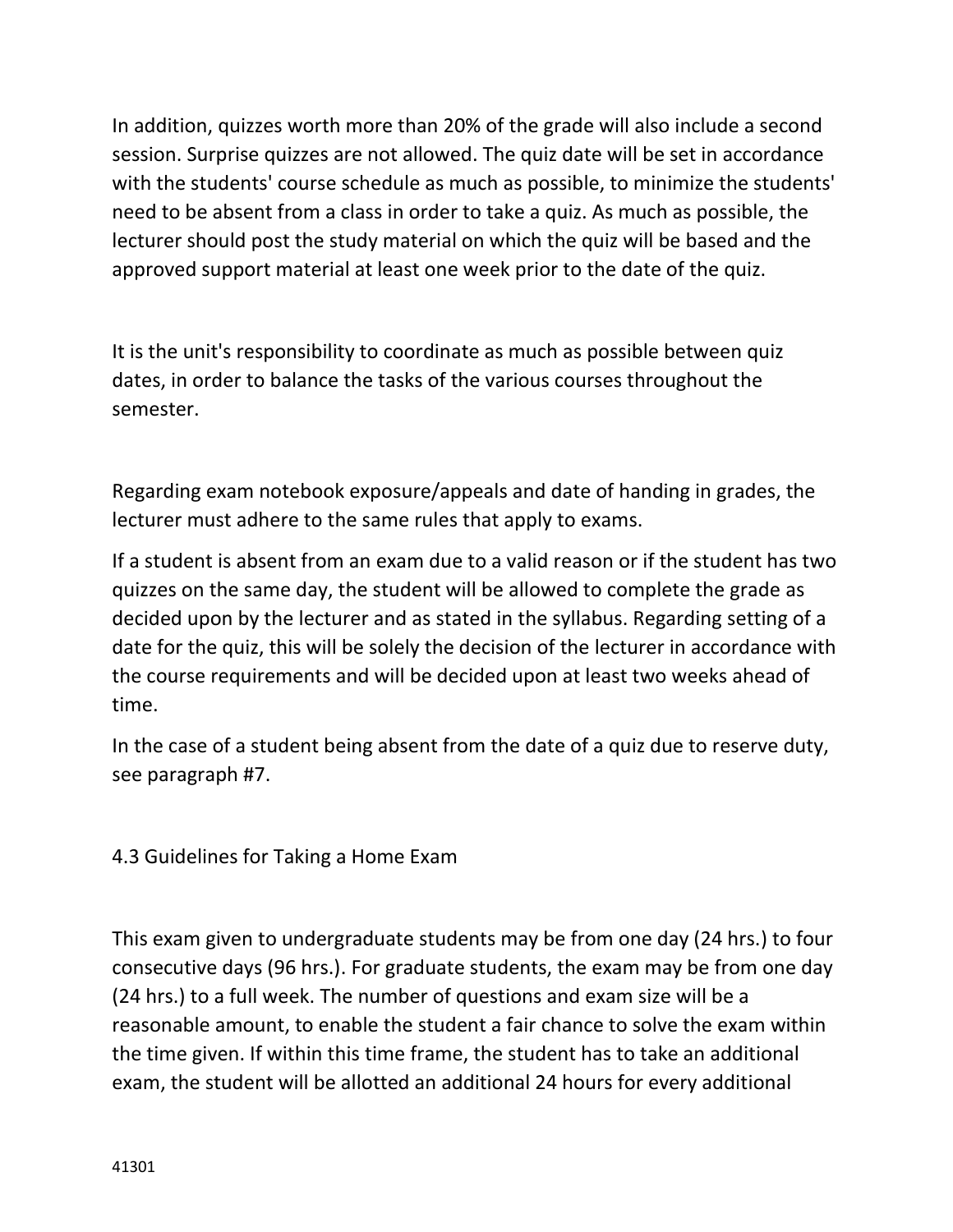exam he/she is required to take during this time period, providing that they produce confirmation of taking an additional exam. The home exam will be checked anonymously as much as possible. Therefore, the checking will be done based on the student's ID. number.

# 4.4 Regulations for taking a skills exam

In this exam, the grade will be given by based on criteria in the evaluation form to be completed by the examiner. The students tested may ask to review their evaluation form and may file an appeal as noted in clause #14. This exam may be given by one or more examiner as per the decision of the unit. At the Faculty of Health Sciences, students may retake the skills exam at second session only if they have received a failing grade in the first session exam.

# 4.5 Instructions for verbal exam

This exam will be given in the presence of two examiners simultaneously, who will decide upon the grade. As much as possible, these examiners will be teachers of the course.

However, if the verbal exam is given online, the exam may be given in the presence of the lecturer only, but it will be taped. Students may watch the recording in the presence of the course lecturer or the person nominated by the lecturer for appeal issues.

If the exam was not recorded and there were not two examiners at the exam, the student has the right to cancel participation in the exam, before the exam has actually started. In this case, the student is entitled to another exam date.

- 5. Exam and Quiz Questionnaires
- 5.1 Preparing the questionnaire

The course lecturer prepares the questionnaire based on content and regulations of the course as stated in the course syllabus and other material taught in the course (including reading assignments and self-learning). Every question in the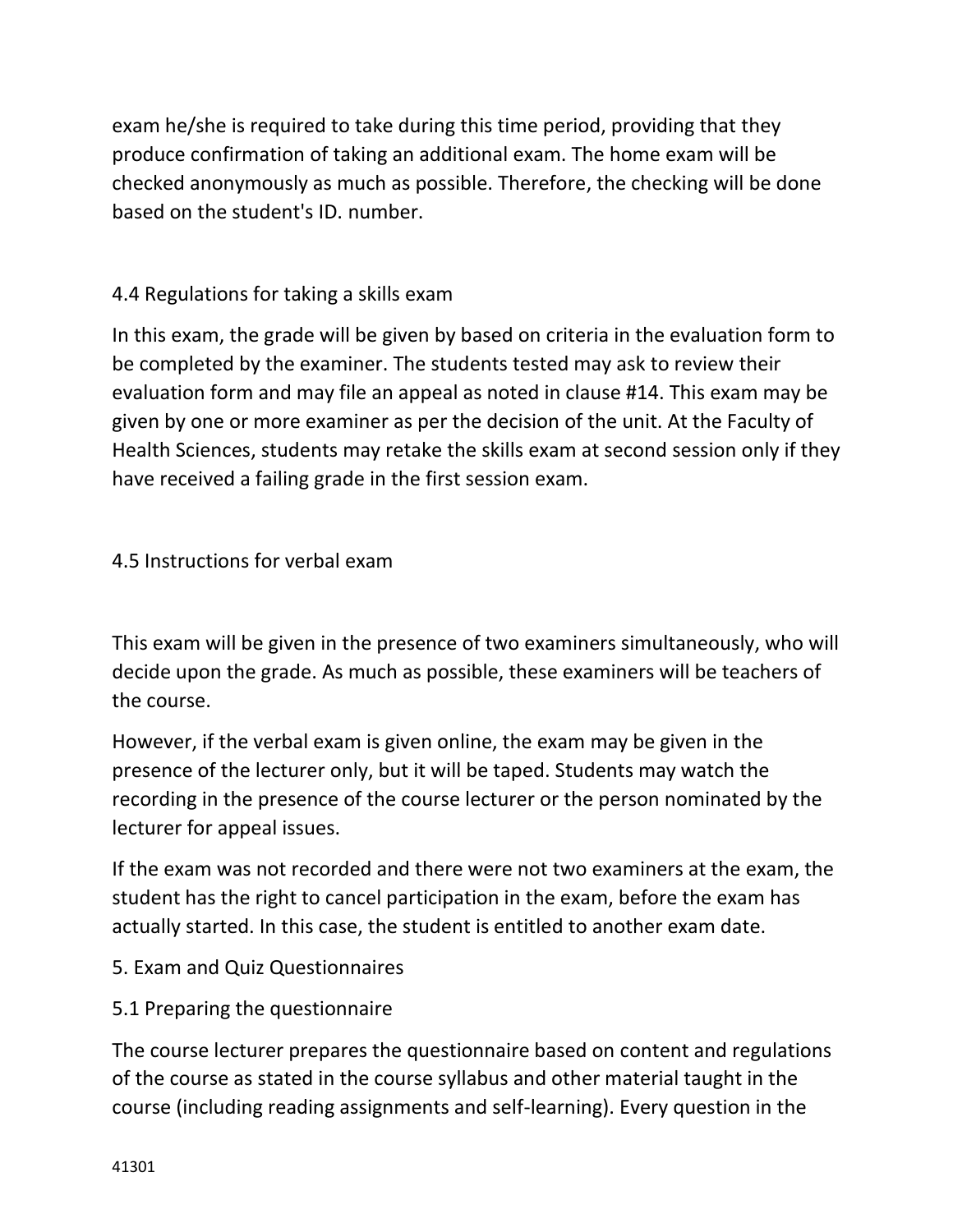exam must be clear and solvable and the time required for solving all questions on the exam by the students, as estimated by the course lecturer, must be compatible with the time allotted for the exam. As much as possible, the questionnaire should be checked by having a faculty member take the exam – someone who is familiar with the material and did not participate in preparation of the questionnaire.

### 5.2 Support materials

If support materials may be used in the exam, the course lecturer must inform the students of this ahead of time. If the support material is not announced at least seven days prior to the exam, students taking the exam are entitled not to take the exam at the date set, and to take the exam at a special date. The right for a special date is only if the student left the exam room where the exam was given, before the exam started.

### 5.3 Delivering the exam to the exam unit

The course lecturer must personally deliver the exam questionnaire to the exam unit safe deposit box at least six days before the exam date. The questionnaire must state the number of points to be granted for each question, and how many points should be granted for each clause of each question. If no points are to be given for clauses of each question, each question should grant equal points, and equal points should be given to each clause of each question.

Questionnaires not delivered to the exam unit on time will require the course lecturer to arrive on the day of the exam with the forms, and the number of copies required, 15 minutes (or 30 min. in classes of more than 80 students) prior to the exam.

5.4 Uniformity of structure and level of questionnaires in various sessions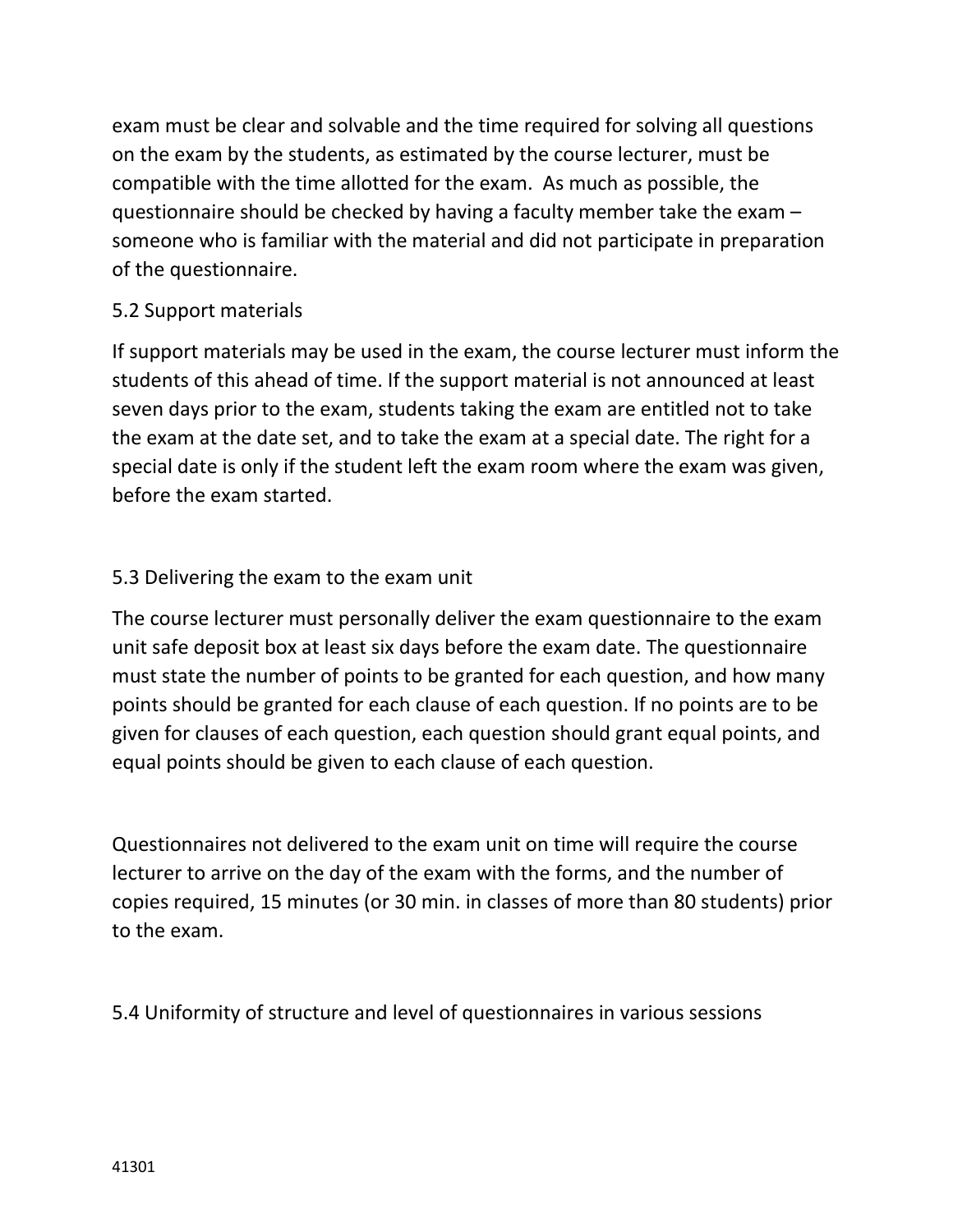The level of difficulty of the exam, allowed support materials, the content of questions, points given for each question, and length of the exam should be similar in all sessions in which the exam is given. In mandatory or introductory courses this should be carefully adhered to. In these courses, the questionnaire of the first two sessions should be prepared in advance, and delivered together to the exam unit and it should then be decided randomly which version to use for each session. In special cases, the Dean or the Rector may require the course lecturer to submit both questionnaires at the same time.

# 6. Exam dates

# 6.1 For undergraduate and graduate courses

Students are entitled to take first and second session exams in any course. If they are absent for at least one of the two exam sessions to which they are entitled for one of the reasons stated in clause #7, they are entitled to take the exam at a special session on condition that the student has announced this within the time period stated in faculty regulations.

Exams given in the first special session of the course will take place within ten weeks since the second session exam was given for this course. Holding an exam at a later date would require a written confirmation of the Dean of the Faculty.

The academic unit may decide that the second special session of this exam will be given at the end of the second cycle of the course.

Students are eligible for special sessions in home exams for reasons stated in clause  $#7.2.B - 7.2.H$  only.

# 6.2 Arranging and calculating exam dates

At the end of every semester, exams will be given in two sessions (first and second sessions). The orders of the exams in the various courses in both sessions will be as similar as possible. For students who have taken an exam in both sessions in a specific area – the last grade will be the deciding grade in the final grade calculation and the previous grade will be cancelled (except for in special cases in which the regulation states otherwise).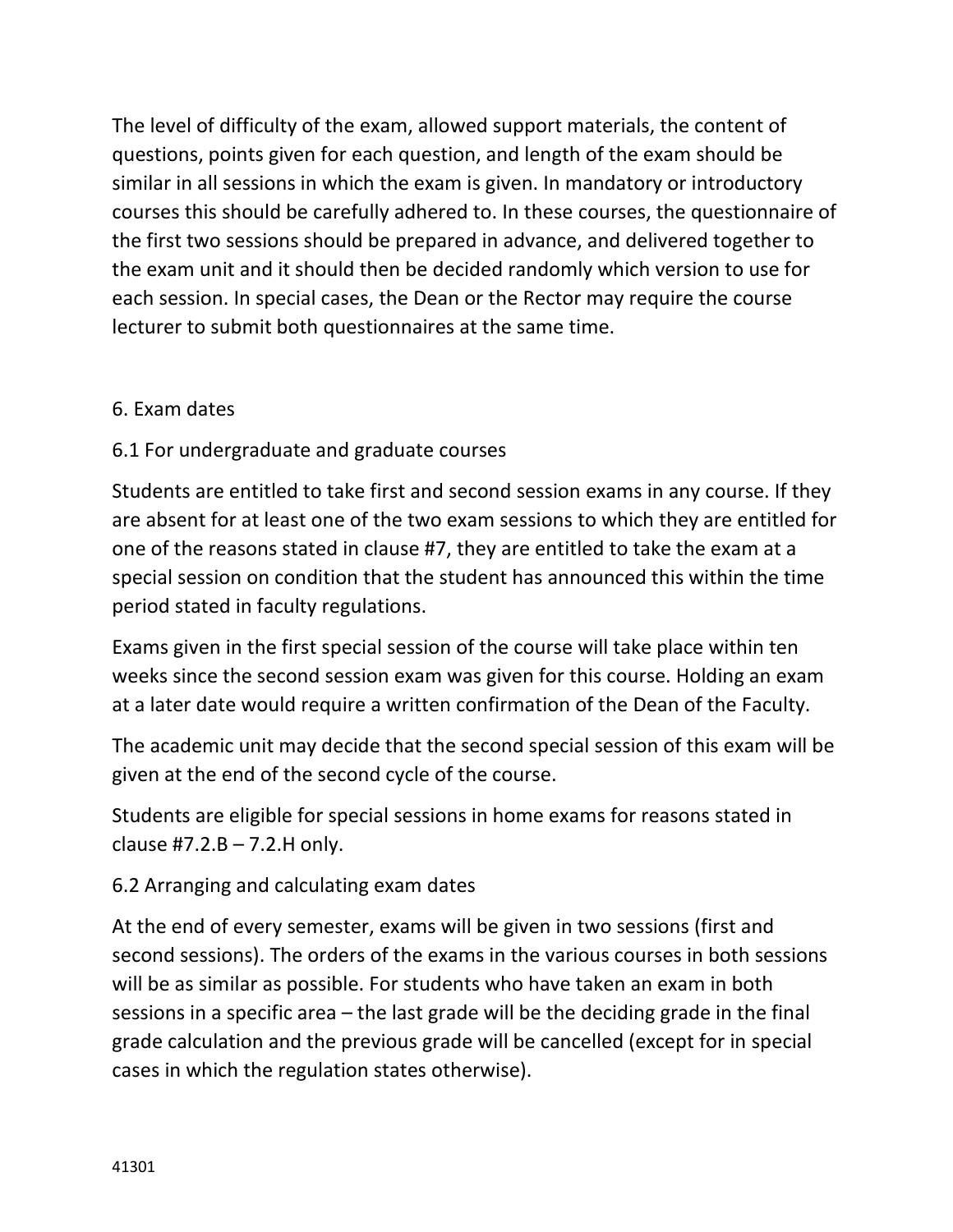# 6.3 Enrollment requirement for second session

Students may enroll for second session exam one day after the first session exam in the same course. Students must enroll for the second session exam in the internet site of the exam unit, and only students who have enrolled are entitled to take the exam. Students must enroll or cancel enrollment by 08:00 a.m., three days prior to the second session exam.

Students who have enrolled for the exam but did not take the exam and did not notify authorities about cancellation of their exam by 08:00 a.m. three days prior to the second session exam will be required to pay a special fine, to be announced in the student account site.

### 7. Special exam dates

#### 7.1 Absence from exams

Students who are absent from exams in either one or both sessions due to reasons stated herewith, are entitled to a special session upon submitting proper confirmation for the reason for their absence. To attain this permission the student must contact the unit's teaching committee as per faculty regulations.

Students who have been approved to take their exam at a special session must enroll for the exam in advance, according to regulations posted by the unit/faculty. An announcement regarding the date of the exam will be posted at least three weeks prior to the exam date.

Students who enrolled for the exam but did not take the exam and did not notify that they cancelled their participation at least 120 hours prior to the exam (five days) will be required to pay a special fine as noted in the student accounting site.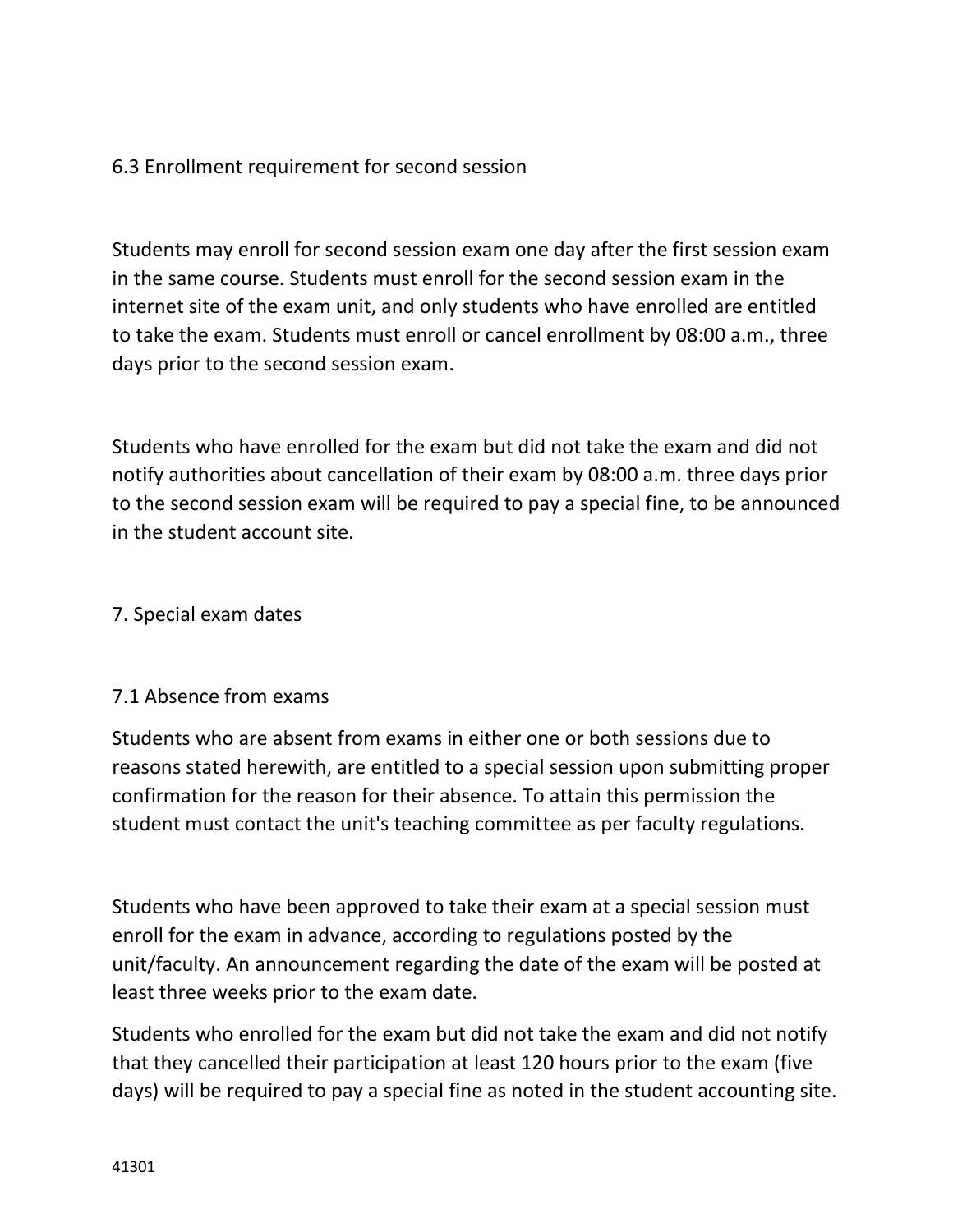7.2 Reasons that entitle the student to take an exam at a special session

These reasons are listed below.

7.2.A. Another exam was given at the same time

- 7.2.B. Reserve duty
- 7.2.C. Hospitalization

7.2.D. Absence due to event that entitles the student to be absent for at least 21 days during the semester, for one of the following reasons: at-risk pregnancy, travelling overseas to adopt, give birth, adopt or receive a child for custody or fostering

7.2.E. Mourning (seven days for immediate family), funeral of grandparent

7.2.F. Representative sports competition

7.2.G Wedding of student

In any other case, students may apply to unit teaching committee and request to take a special session exam. The committee will consider these requests and decide within three weeks from the date the request was submitted.

Clarifications re reasons stated above:

1. Overlapping Exams:

Exams are considered to be overlapping if both exams take place on the same date or on a date consecutive to the date of an exam a student has to take in first or second session. The student must submit confirmation that he is participating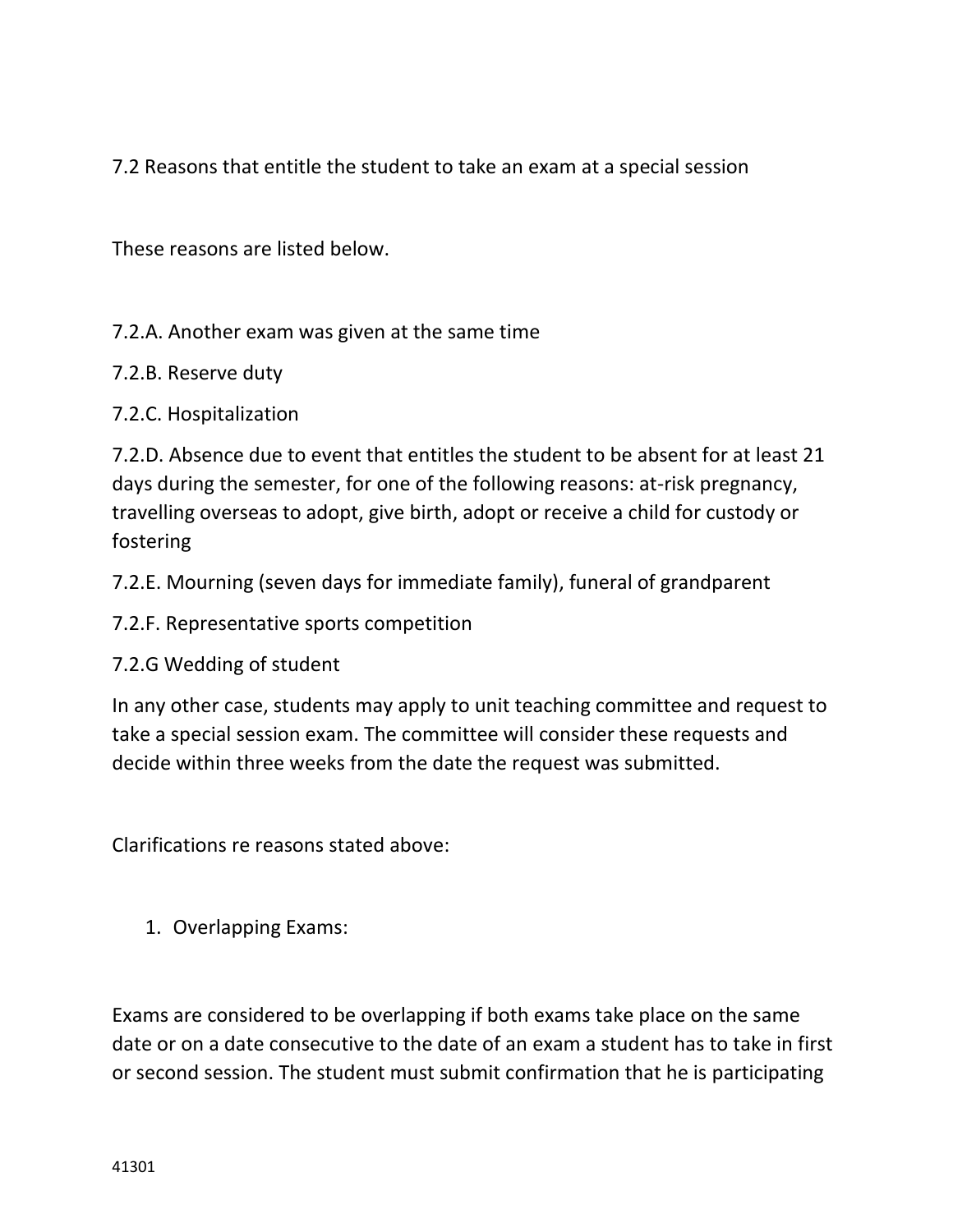in an overlapping exam. If two exams overlap, the student should take the exam that is given as part of a mandatory course.

2. Reserve Duty:

Adjustments regulation for students doing reserve duty:

Students doing reserve duty of at least 10 days accumulated during exam period, or during the semester prior to the exam period (either 10 consecutive days or accumulated 21 days) are entitled to take any exam they were required to take during exam period as a special session at the end of the semester or close to that time.

Students who had reserve duty for 2-9 days during exam period are entitled to not take their exam at the regular date and to take it at a special session instead in the following cases:

Reserve duty of 2-3 days entitles the student not to take exams 24 hours after returning from reserve duty.

Reserve duty of 4-6 days entitles the student not take exams 48 hours after returning from reserve duty.

Reserve duty of 7-9 days entitles the student not to take exams for 72 hours after returning from reserve duty.

The exam to be taken by the student after returning from reserve duty will take place at a date that will enable the student time to prepare for it.

Students are entitled to take exams in two sessions only.

Students who were called in for one day of reserve duty , and not in order to update their details or for a routine interview, but rather for operational duties that could not be delayed, are entitled to take an exam at a special session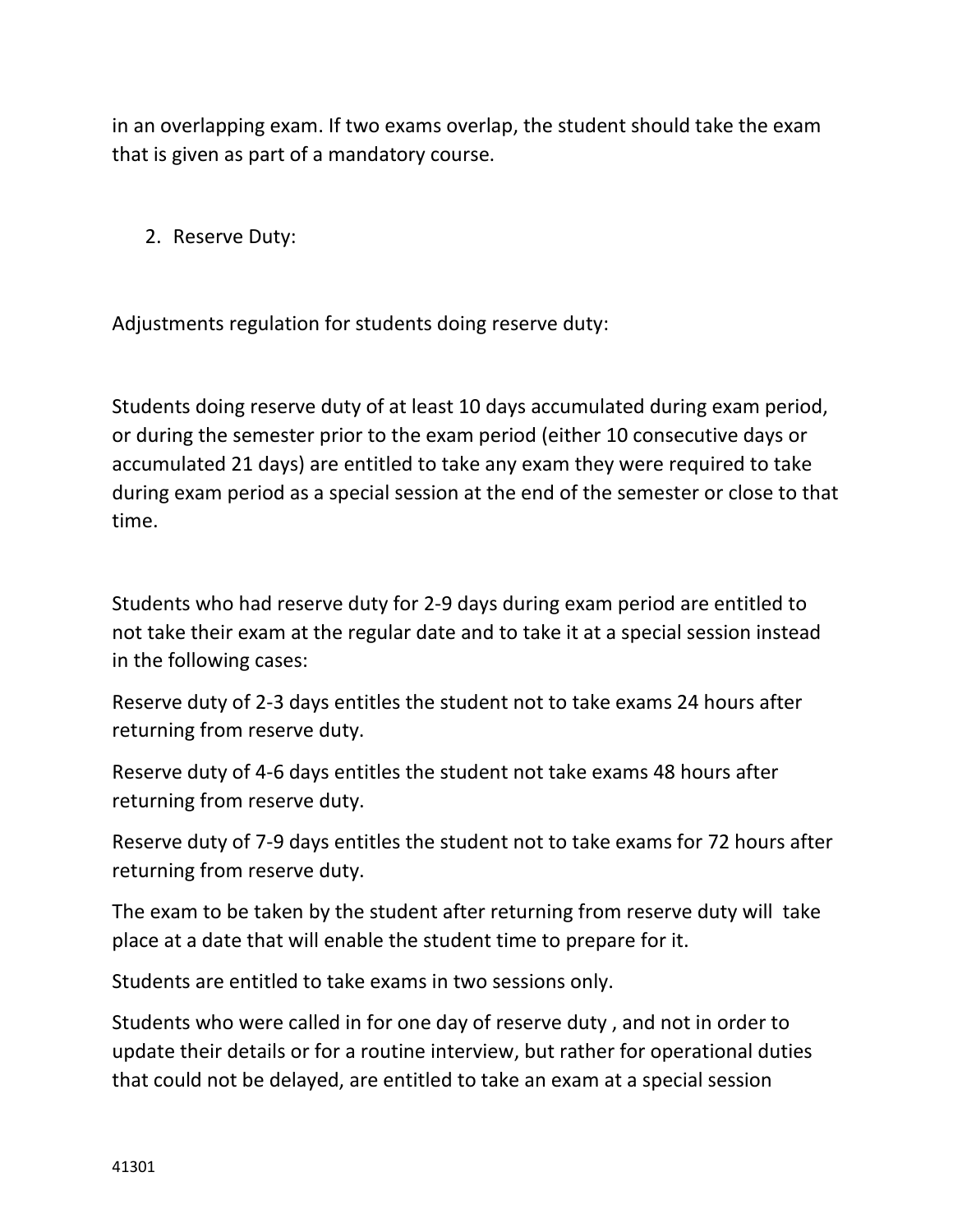instead of an exam they missed due to reserve duty, providing that they submit the following confirmation:

The exact hours they were asked to appear for duty

Confirmation of an authority figure, that they were not able to defer this service to another date

Confirmation from the city commander re the reserve duty

3. Absence due to an event regarding parenting:

Parenting regulation

Absence due to this event entitles the student to take a special session exam according to regulations.

4. Representative sport:

Participating in a representative sport event on behalf of the university on the day of the exam or the day before the exam or on the date following the exam date as approved by Dean of Students.

5. Hospitalization or mourning:

In these cases, students may be absent from any exam that takes place during their hospitalization or mourning, as well as several days after these events, according to the following rules: number of hospitalization days or days missed due to mourning times 0.8 to be rounded off to the next full digit. In no circumstances should a special session be set for a date prior to four days (96 hrs.) since end of hospitalization or mourning period.

8. Exam functioning: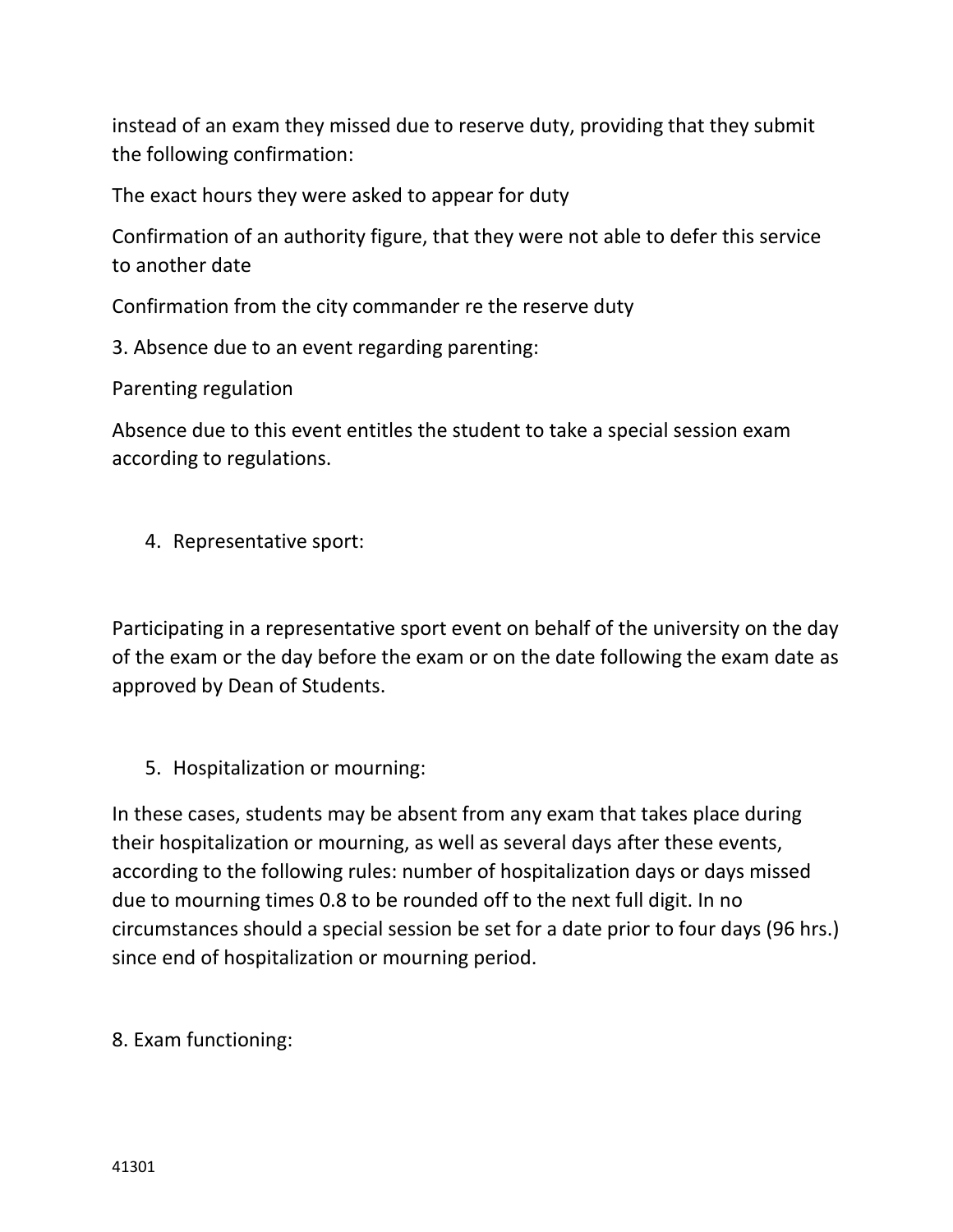### 8.1 Using support material in exams

The approved support material to be used in exams should be stated on the questionnaire. It is forbidden to bring any other material into the exam room.

### 8.2 Exam language:

The language of the exam is the language in which the course is taught, unless otherwise specified in the course syllabus. The lecturer is allowed to translate the exam into English or Hebrew if s/he so desires.

Students are permitted to write the exam in English or any other language that has been approved by the lecturer in charge of the course. The student should submit a detailed request to the unit secretariat at least two weeks prior to the exam.

#### 8.3 Instructions for Examinees

Once the student arrives to the exam, he/she should palace their official identification card (student card, ID. certificate or driver's license) on the table. Students eligible for added time must present their confirmation.

It is forbidden to bring any material into the exam that is not clearly permitted by the lecturer and is stated on the exam form

Students who leave the exam room after exam forms have been distributed will be considered as having taken the exam.

It is forbidden to speak with others during the exam or leave the room without permission.

The student may choose to use either a pen or a pencil (not erasable pencil). However, if the exam was written in pencil and is not scanned the student will not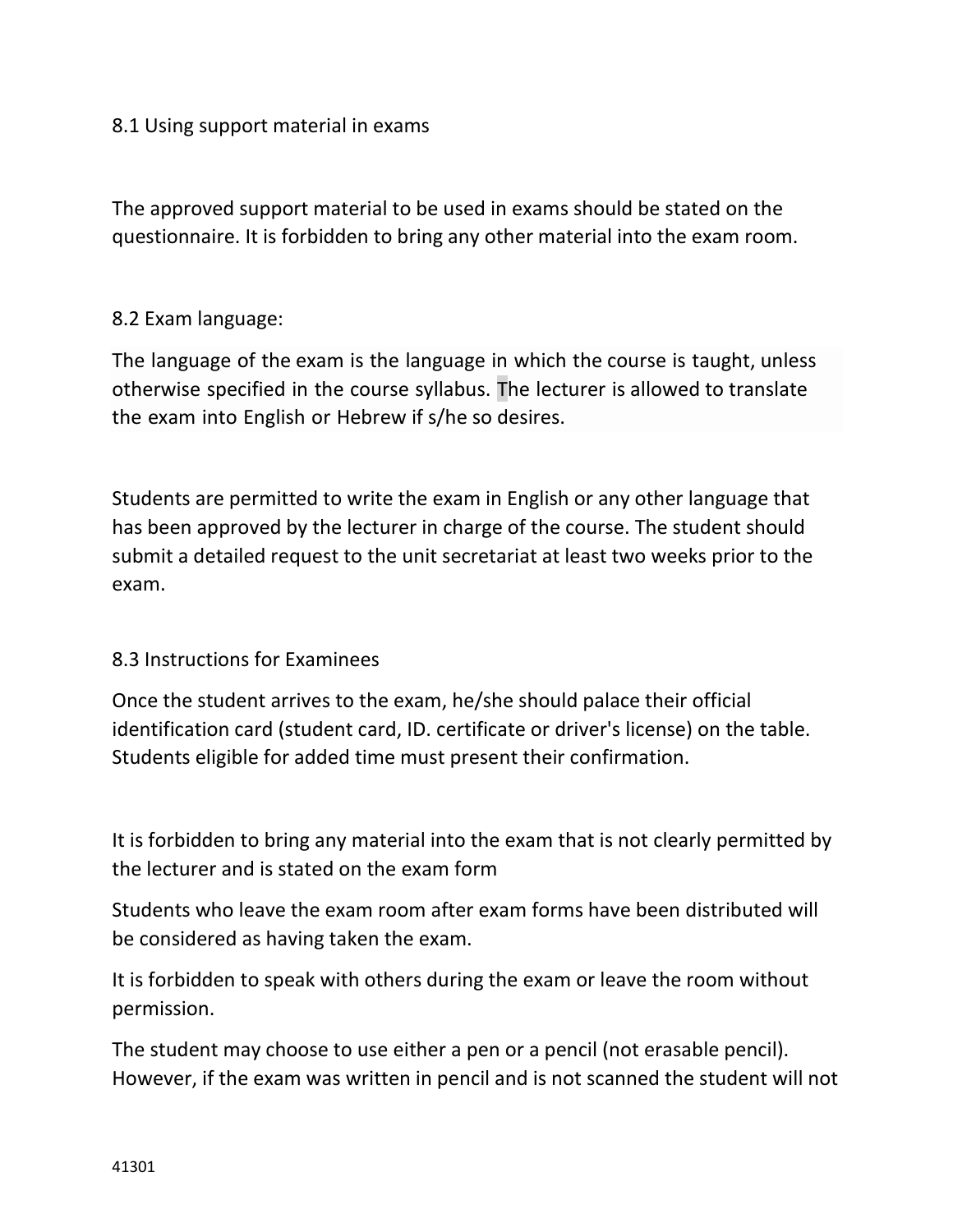be entitled to appeal. If the exam was scanned the student is entitled to appeal but only if the scan quality is readable.

The student must write in clear and eligible handwriting on one side of each page only. The student may not write on the edges of the page and may not use whiteout. The right side of the notebook may be used for drafts and must then be crossed out by drawing a line through the text. Pages may not be taken out of the exam notebook or the exam form.

Examinees who did not abide by regulations will not be allowed to complete the exam and the issue will then be forwarded to the discipline committee in accordance with "student discipline regulations."

The exam time is as stated on the exam form. Once the proctor has announced that time is up, students must stop writing and place the exam form by the notebook.

Once the exam is handed to the proctor the student will receive a confirmation slip for handing in the exam.

Students must keep this exam stub until receiving their exam grade and/or the exams are exposed and/or upon receiving approval of their request to be tested at a special session – whatever comes later.

Notebooks (full or empty) or any other material handed to students during the exam must not be taken out of the exam room and must be returned to the proctor before leaving the room unless noted otherwise on the exam form or approved explicitly by the lecturer. If the exam notebook was not returned this will be considered an aberration of the "student discipline regulations."

Copying or photographing materials from the exam form is forbidden unless an explicit permission was given to do so.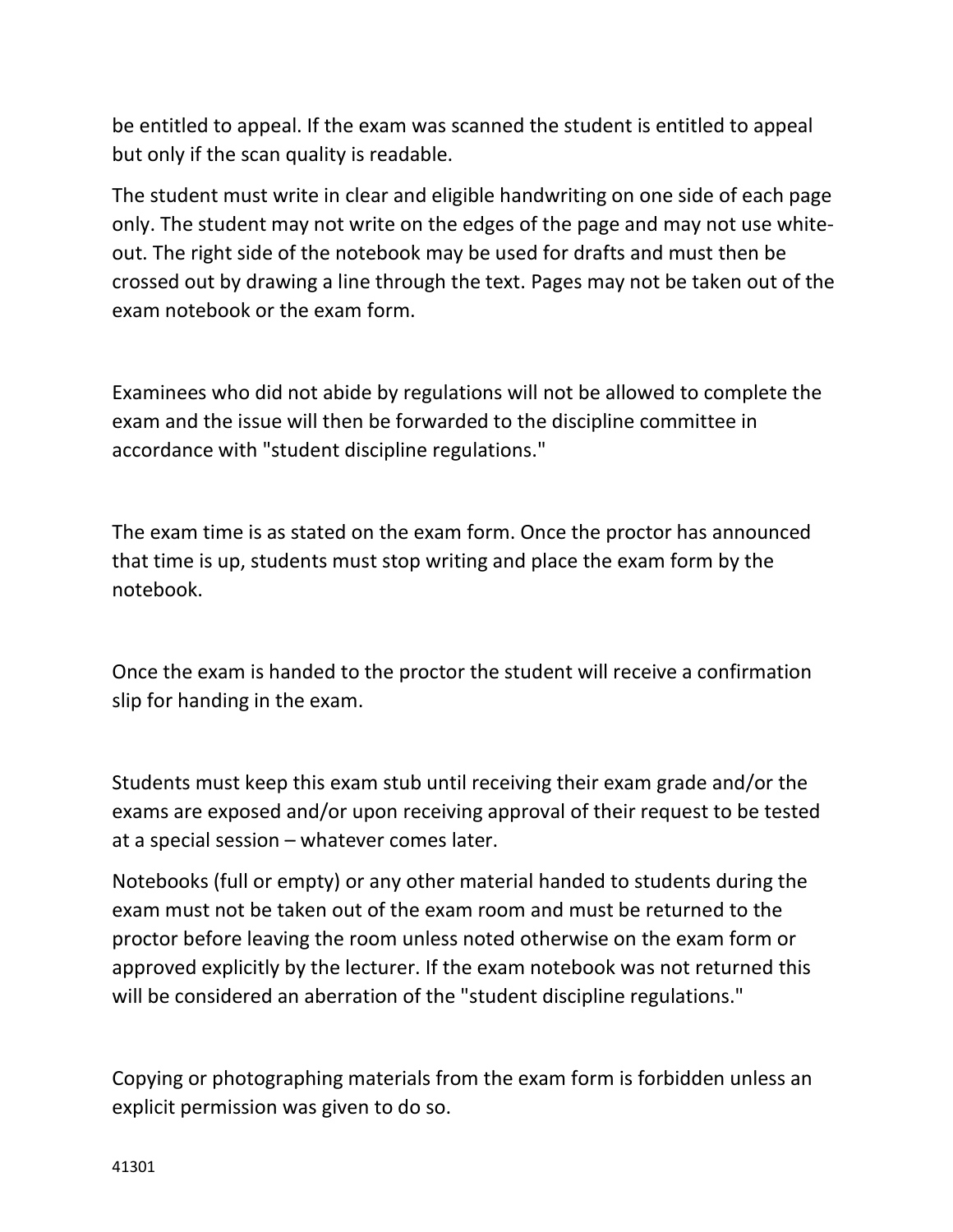Nothing may be written on the edges of the exam notebook.

Students are not allowed to enter the exam room during the first half hour of the exam.

Students are not allowed to leave the exam room during the first half hour of the exam.

Only in exams of more than two hours long, students are permitted to take a bathroom break. They will not be permitted to take a bathroom break during the first and last hour of the exam. Bathroom breaks are permitted for one student at a time only, upon receiving permission of the proctor, and each student must be accompanied by the proctor, after the details of the student are noted on the exam report as well as the time spent outside the exam room.

# 9. Presence of Lecturer in Exam/Quiz

9.1 Required presence of lecturer

The lecturer or substitute lecturer must be present in the area of the exam room/quiz room for at least half of the first hour and last hour of the exam/quiz. In addition, the lecturer or substitute lecturer may not be consecutively absent from the exam/quiz room for one half an hour. The lecturer's/substitute lecturer's absence will be reported in the proctoring report.

During the time extension period, the lecturer or substitute lecturer will be available on their cellphone.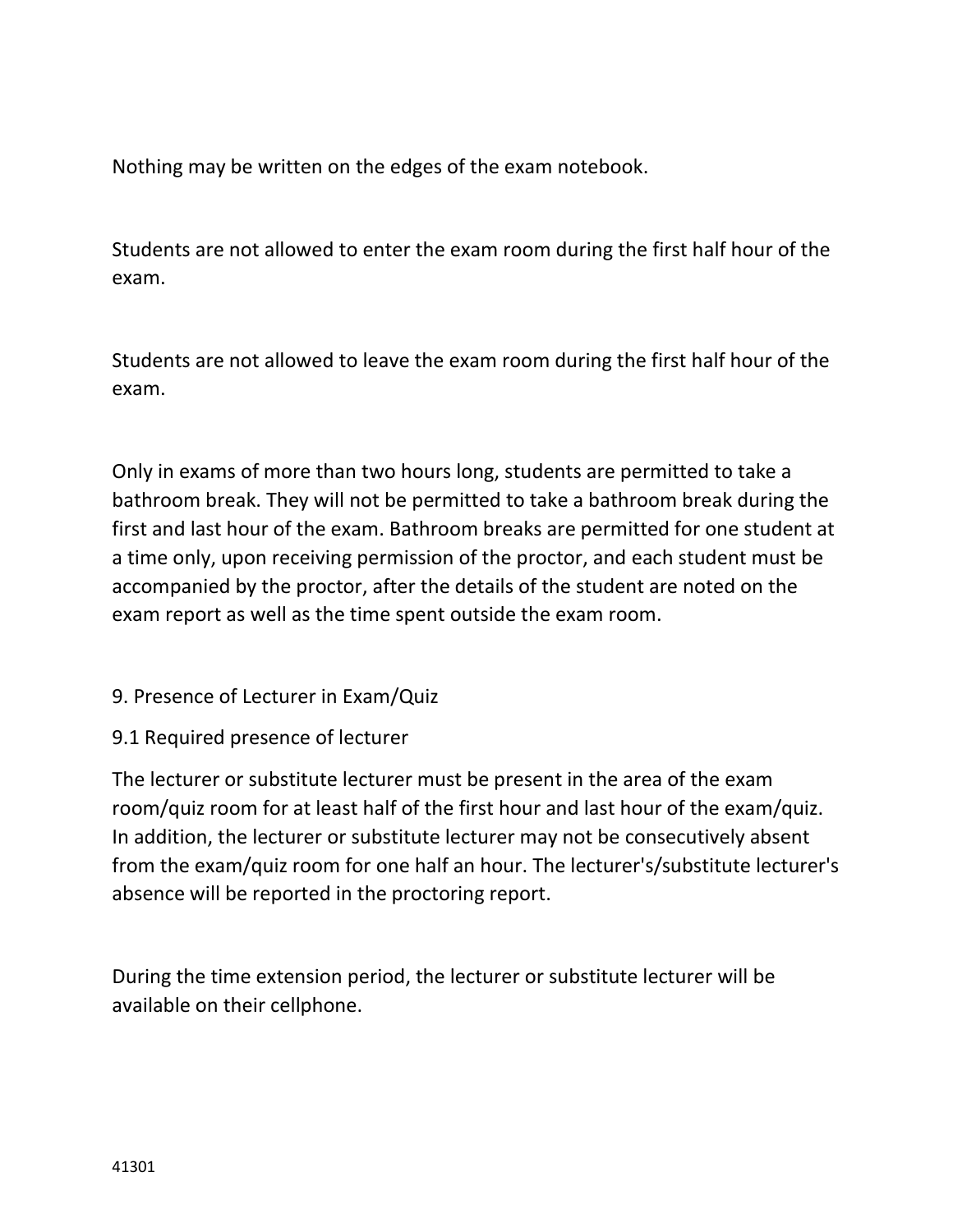At the Faculty of Health Sciences (except for the School of Pharmacy) in a multiple choice exam the lecturer must be present in the exam no later than halfway into the exam and remain there until the exam is over.

9.2 Substitute lecturer confirmation

In outstanding cases in which the course lecturer or faculty member cannot be present at the exam, the course lecturer must obtain permission from the unit head to be absent and must obtain permission for a confirmed substitute to be present instead.

9.3 Absence of lecturer

If the course lecturer or substitute did not arrive to the exam room area at least one half hour prior to the start of the exam and distribution of exam questionnaires, the students are entitled to cancel their participation in the exam, 35 minutes into the exam, and their exams will not be checked. Students who are still interested in taking the exam under these conditions will be allowed to continue taking the exam but will not be entitled to ask for the exam to be cancelled in retrospect. The exam unit will report this event to the Chair of Department and the Dean.

Students who decided not to take the exam because of absence of the lecturer or the substitute will be entitled to take the exam at another session. The student must note this on his/her exam questionnaire and hand it to the proctor before leaving the exam room. The proctor must then fill out a "lecturer absence" form and note the details of the students who decided not to take the exam.

9.4 Cancelling or discontinuing the exam or losing exam notebook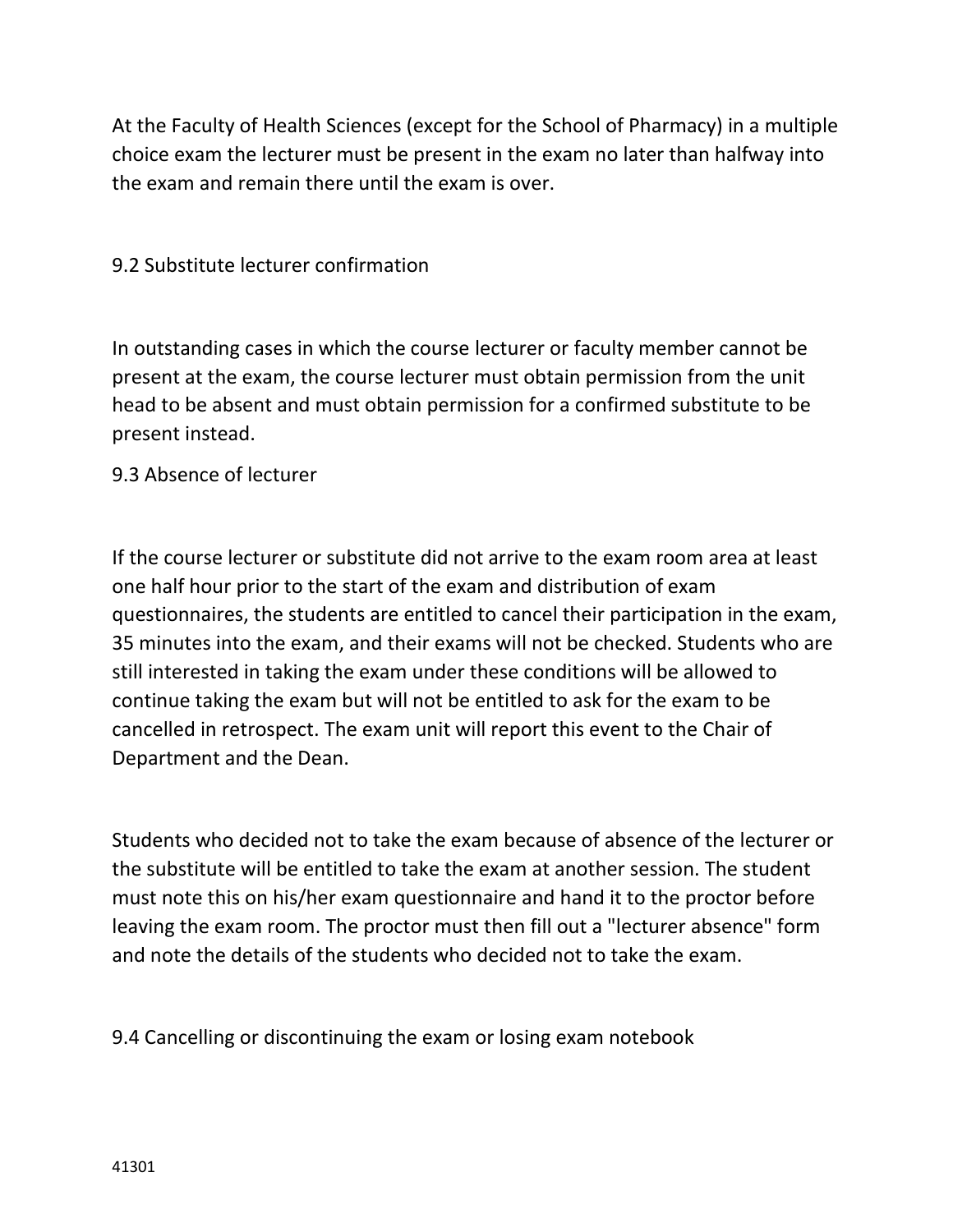In the case that students arrived to the exam who were supposed to take the exam and were then informed that the exam will not take place (and they had not been informed of this at least 48 hours before the exam) will leave their details with the exam unit. If the reason for not holding the exam or discontinuing the exam was not a force major (as decided upon by the Academic Secretary) and did not depend on the students, these students will be entitled to take an exam at an alternate date within three weeks.

The students will be entitled to a grade based on the course assignments, on condition that these are worth at least 50% of the course grade.

Examinees whose exam notebook was lost before being checked and before their grade was recorded, without this being their fault, will choose how their grade should be determined (one of the options stated above).

10. Time Extensions for Exam/Quiz

The lecturer or substitute may grant a time extension beyond the time noted on the exam form, upon receiving approval of the exam unit.

The examinees would then be notified of the time extension no later than one half hour before the planned end of exam.

11. Adjustments for Special Populations

The BGU regulations for accessibility to higher education services

11.1 Eligibility for time extension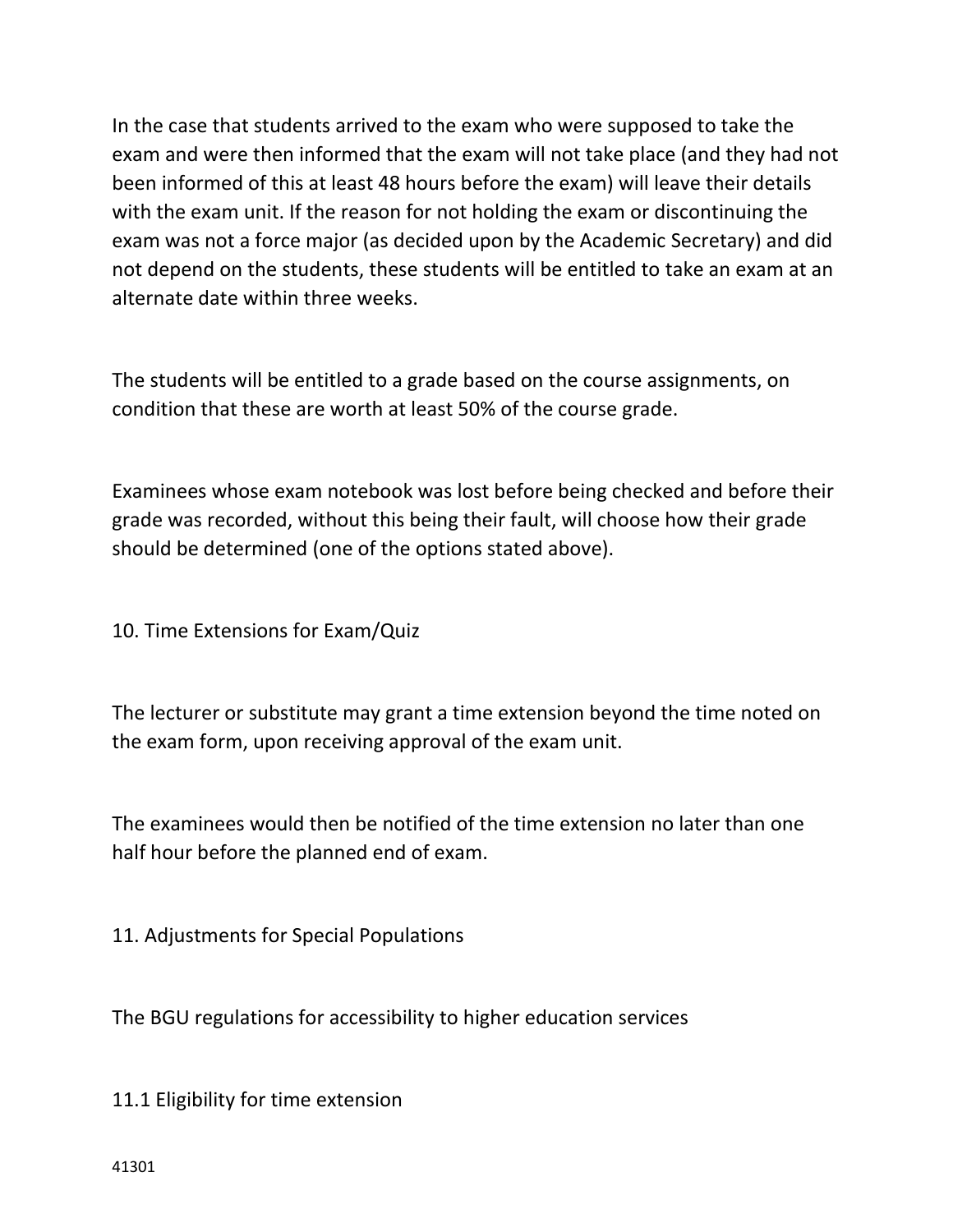Tine extensions to special populations will be given based on permission of the Dean of Students.

Students who have received a time extension permission from the Dean of Students should present this permission to the proctor at the start of the exam.

If the exam time was extended for all students, the time extension will relate to the exam time including the extension time given to all students.

Exam room

Students entitled to a time extension should be placed, as much as possible, in an exam room designated for students with time extensions. Students eligible for this extension who were placed in a regular exam room and were then asked to transfer to another exam room after the exam was officially over will receive a 15 minute additional time extension as compensation.

Time extension in exams held on fast days:

Students taking exams on fast days as listed in the yearbook will be entitled to a 30 minute time extension, but will not be able to then add other approved time extensions, and will be required to fill out a deceleration that they are fasting for religious reasons.

Students absent from an exam that began after 1330 on fast days listed in the yearbook will be entitled to take the exam at a special session.

Eligibility for special adjustments: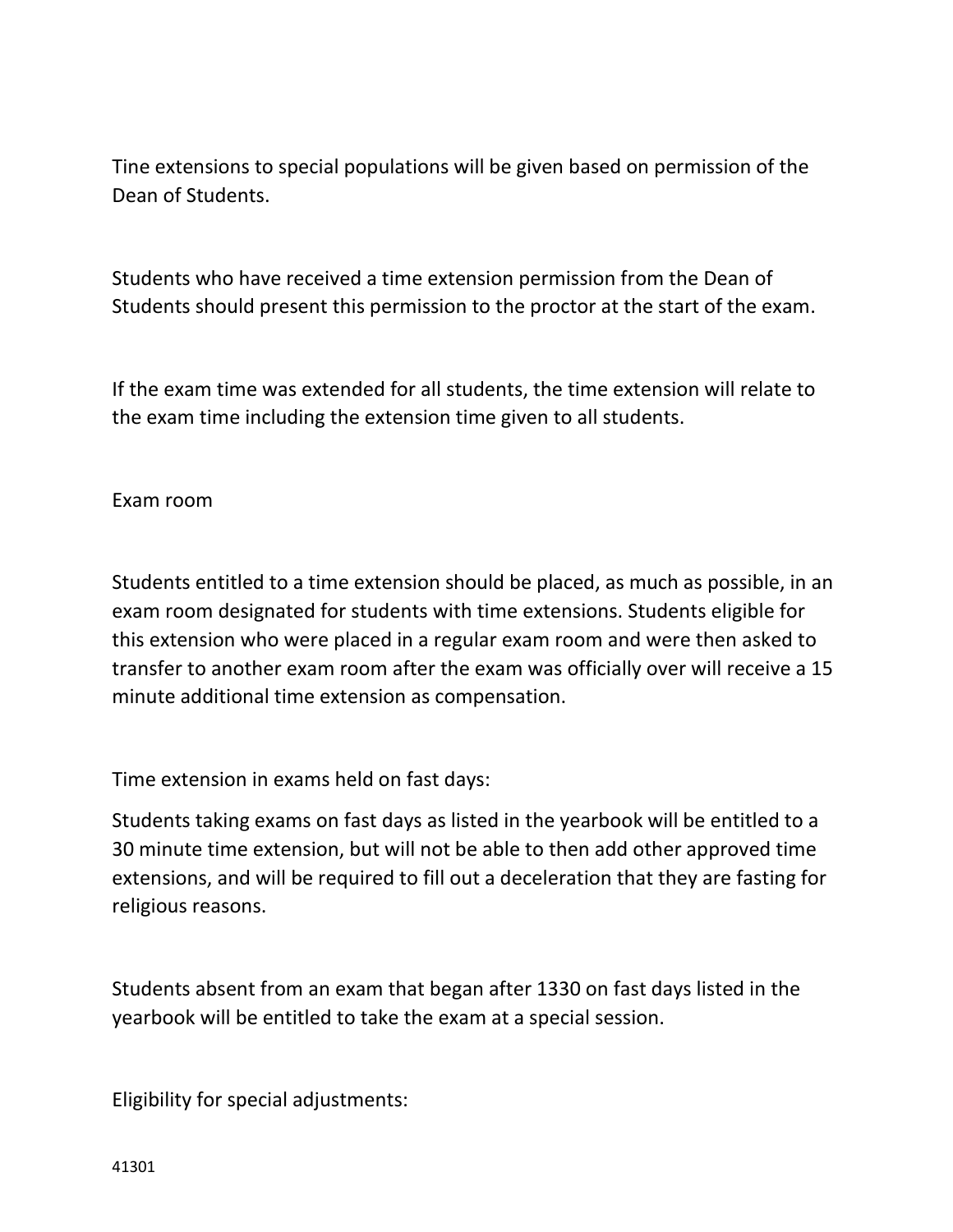Students who received permission for special adjustments either physically or by enlarging the exam form or exam notebook, should order these adjustment requests through the adjustment system no later than 96 hours prior to the exam.

Students eligible for special adjustments such as permission to use stickers to cover illegible handwriting or to cover spelling mistakes in their exam notebook, should present their permission to the proctor at the exam.

Students who received permission for other adjustments such as using a calculator or a list of equations in the exam – printed either in regular size or enlarged, etc., must present these adjustments to the course lecturers and the course lecturer's assistants. They should do so ahead of time, and not during the exam, and should order the approved adjustment through the adjustment system no later than 96 hrs. prior to the exam.

Students entitled to adjustments in verbal exams or exams read out to them. should clarify this with the course lecturer and exam unit and should inform the exam proctor within the first half hour of the exam.

Students who are entitled to special adjustments in Hebrew will solve the exam in Hebrew and present their permission to the proctor during the exam in order to obtain the approved adjustments.

Students entitled to adjustments in exams and did not receive them on time due to a delay in receiving the adjustments will be entitled to a time extension.

Students entitled to special adjustments who enrolled to the exam and then decided not to take the exam must inform authorities of this cancellation ahead of time, and if not will have to pay a fine.

11.3 Language adjustments:

Students with difficulty in Hebrew for any of the reasons stated in the Dean of Students regulations are entitled to a time extension of 25% in any exam or quiz.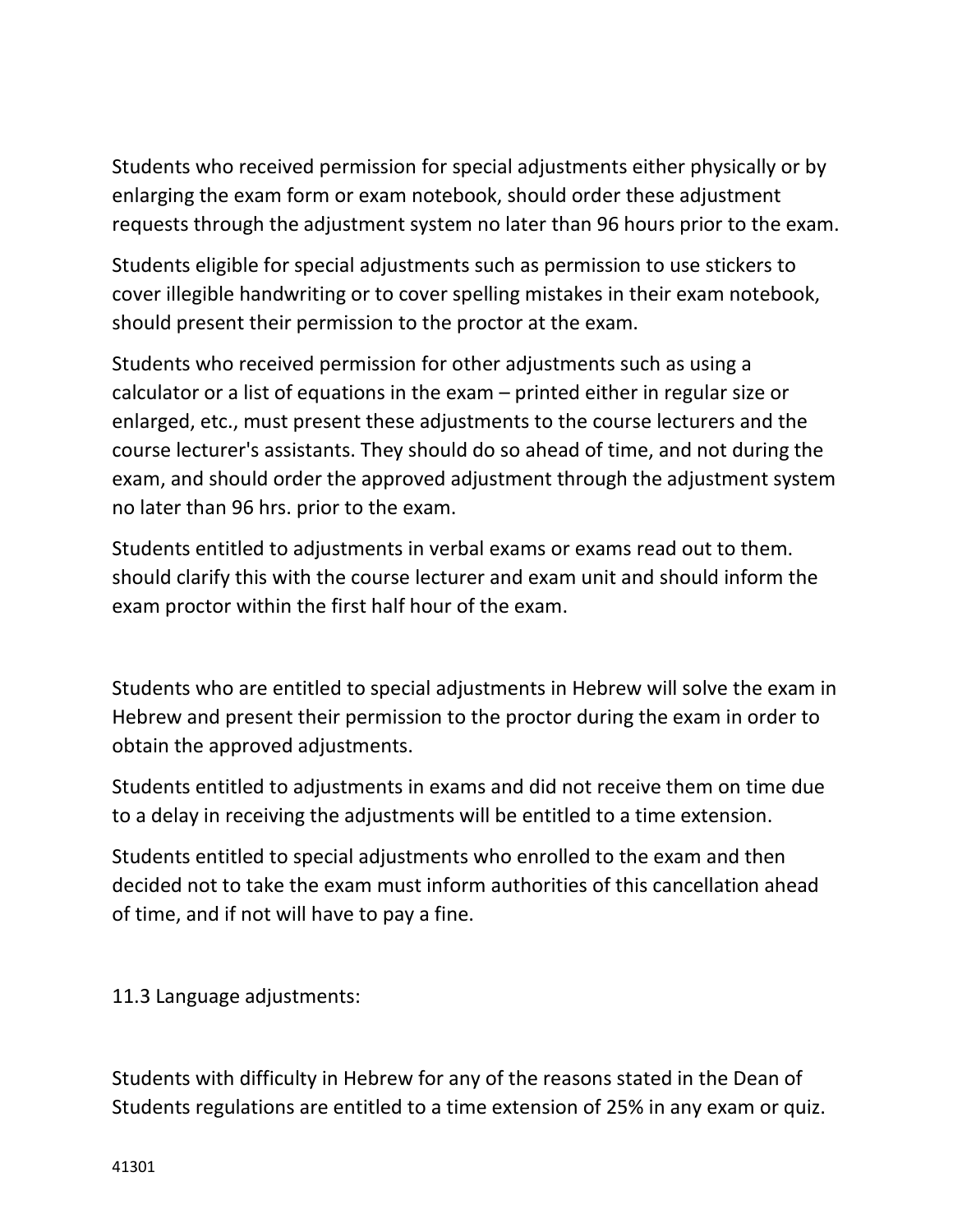# 12. Checking Exams and Quizzes Worth Over 20% of the Total Grade

### 12.1 Checking process:

In general, the lecturer or substitute will receive the exam notebooks except for exams that will be checked by computer.

The exam checkers check all exam notebooks (except for those to be checked by computer), mark mistakes and note the number of points to be allotted each answer. The checkers must point out basic mistakes or the right way the exam questionnaire should be solved, either by writing comments in the exam notebook, posting a possible solution to the exam, posting a report of basic mistakes that appeared in the exam or in other way.

After the exam was checked, the lecturer must enter the grades in a exam file without stating names of examinees and forward to the unit secretarial office. If the final grade has several components the lecturer must give a grade for each component and state how many points each component was worth, in addition to reporting on the final grade of the course.

12.2 High rate of failing grades

The Deans of Faculties must set regulations for teaching and drawing conclusions from a high rate of failing grades in the final exam. In service courses, the exam will be checking following consultation with the departments receiving the service.

#### 12.3 Posting exam grades

The unit secretarial office will post the grades once they are received upon receiving approval of the head of the teaching committee/department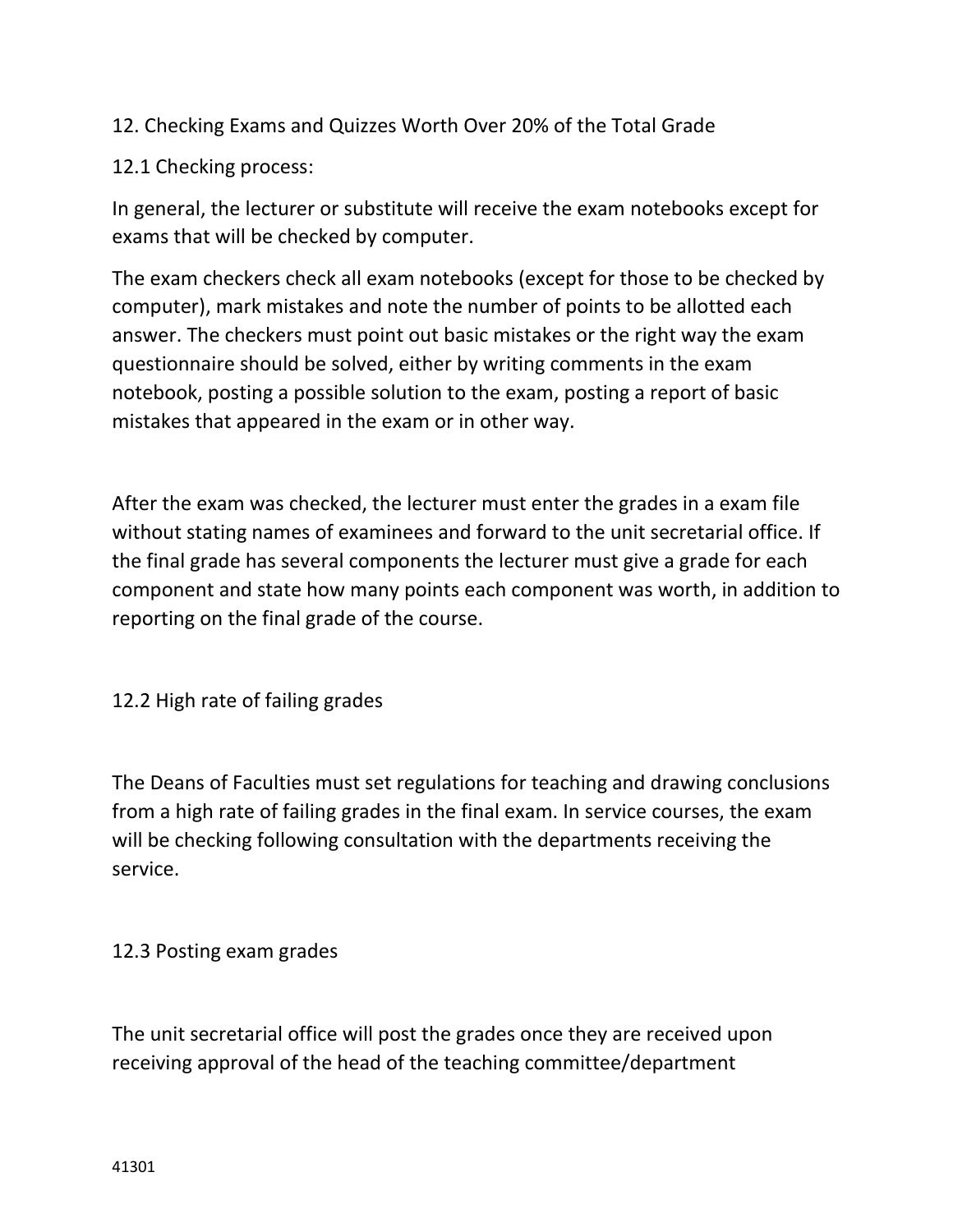chair/academic authority of the unit or the faculty. Student grades may not be changed except in the case of appeal or miscalculation of score.

In the case of an optional exam, the teacher may change the grades (?)

In any case, the grades may not be lower than the original grades posted, except for in cases of human error.

12.4 Date of posting exam grades:

The exam grades must be posted anonymously (without stating names of examinees).

The exam grades must be posted at least four days (96 hours) before the next session of this exam.

If not, the students will be entitled to take the exam on the next date on which the exam is given and the higher grade will count.

In general, the exam grades must be posted no later than 14 days after the exam.

The date of posting the grades should be clearly noted on the grade list.

12.5 Tracking and control mechanisms: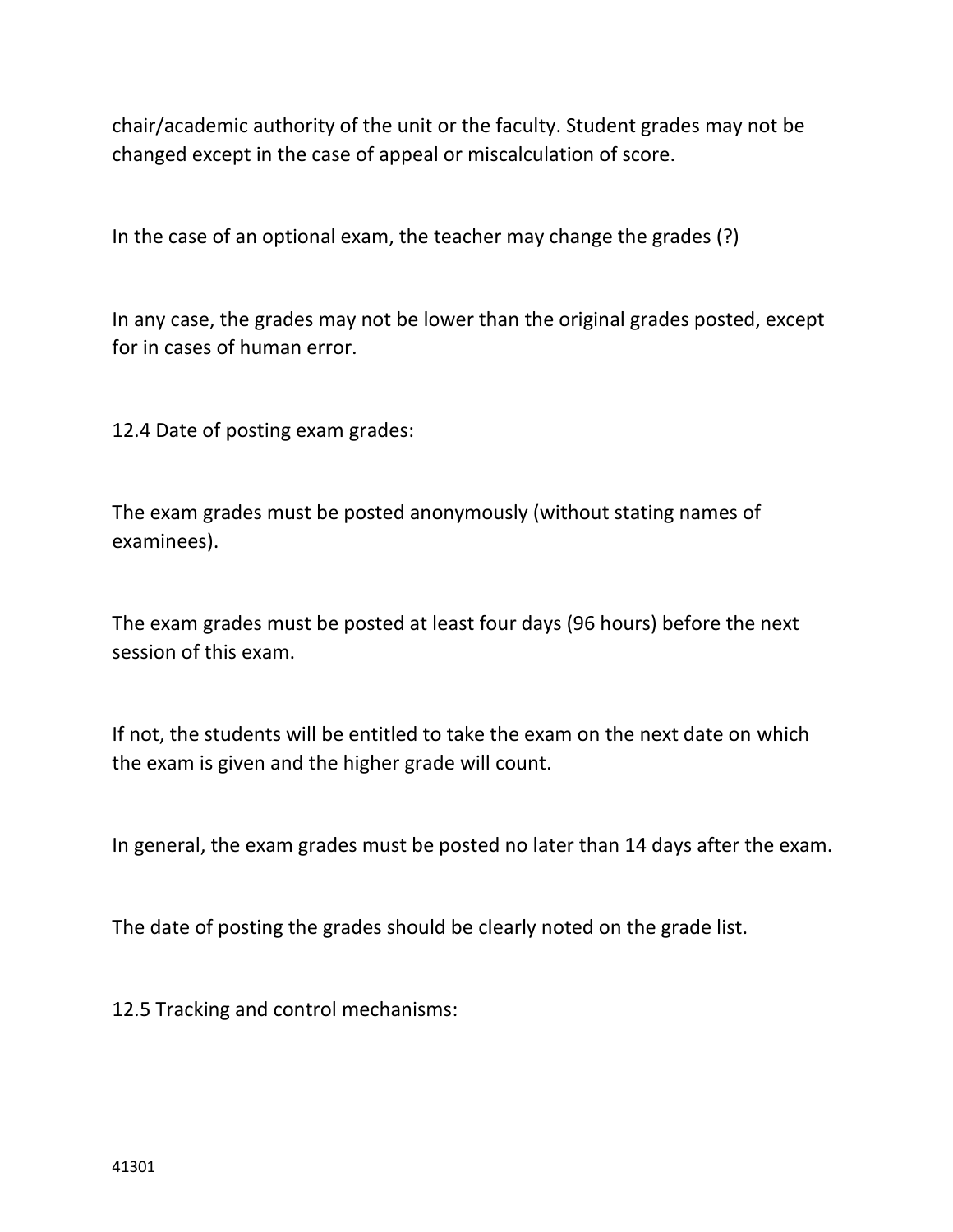Each faculty will use tracking and control mechanisms to post grades and respond to appeals on time. Grade lists will be saved in the unit for four years.

If an exam grade is delayed for any reason it will not be posted or reported on. Grades relating to other components of the course will be dealt with according to procedure.

Heads of units will report to faculty deans on any deviation from these procedures.

12.6 "Conditional" enrollment to advanced course

If course grades are not posted by the time the students must enroll in the advanced course or in the case that the students enrolled in the advanced course but did not yet take the exam for the previous course in the special session, they may conditionally enroll to the advanced course. Upon receiving their grade for the course their status will be decided on  $-$  if they fulfilled the primary conditions for the course they will be entitled to participate in the advanced course, and if they failed, their participation will be cancelled retroactively.

13. Saving Stubs and Exam Notebooks

These will be saved for three weeks from the time of posting the exam grades. The notebooks will then be shredded after they have been scanned.

14. Appeals

14.1 Rules for appealing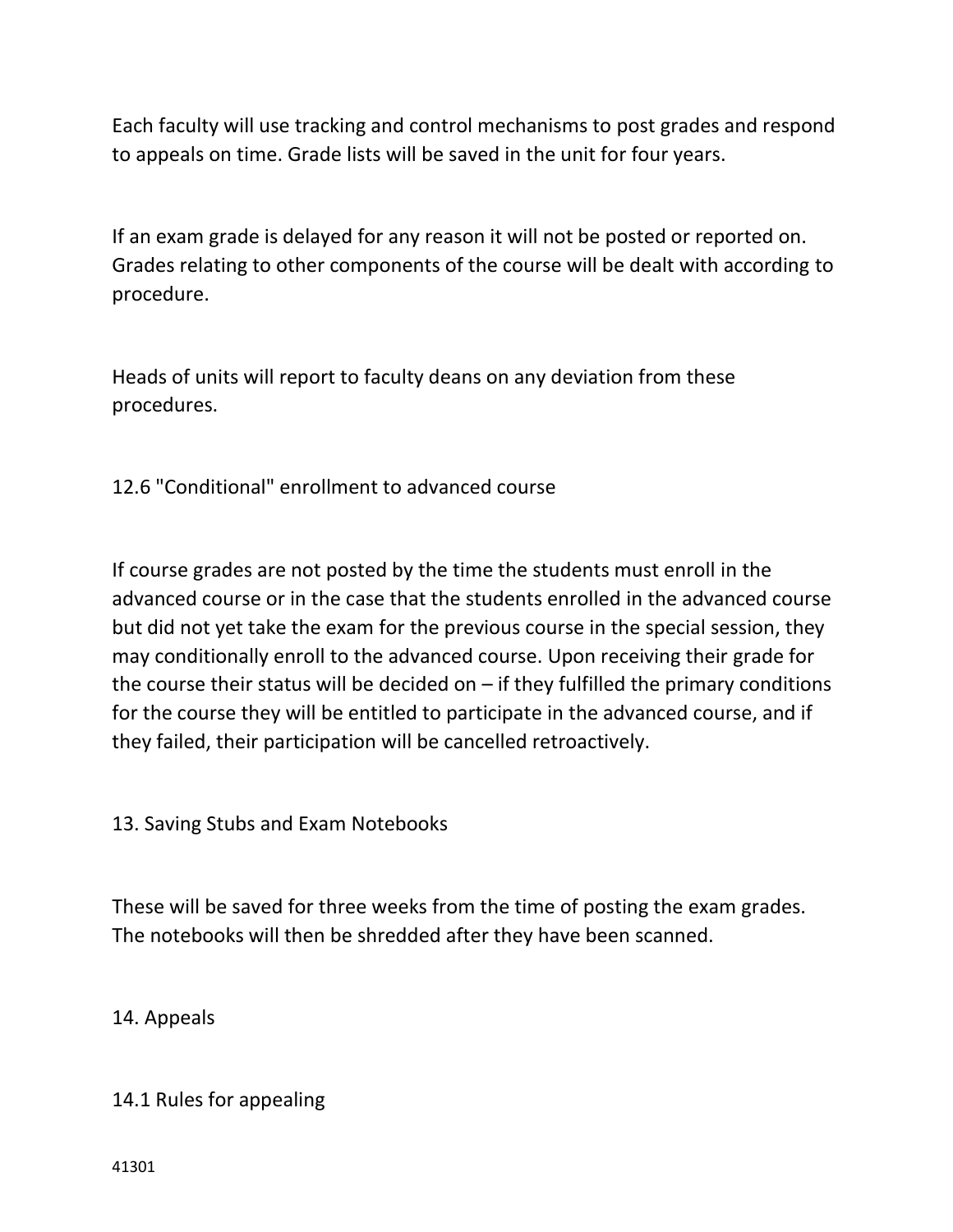Students are entitled to appeal their exam grade. To this end, they are allowed to check their exam notebook in accordance with appeal rules and exam exposure as stated in the departmental site. The students may see all materials they were allowed to use during the exam that relate to the answer which they answered incorrectly.

14.2 Appeal of hidden confidential exam

In optional exams, the students may explain the answers they gave. The appeal will be based on a repeated checking of the answers as appear in the exam notebook. If the exam notebook has not been scanned, two separate exposure dates will be set on different dates, the first to take place two days after the grades are posted and the second to take place two days after the first date. The dates of revealing notebooks and locations of these events will be posted alongside the grade posts. If the students are unable to attend the notebook exposure meeting due to one of the reasons detailed in clause #7, 2. they will be allowed to attend another exam exposure meeting.

The exam exposure will take place after the student has left his bag and any documentation devices with the person conducting the exposure. In cases of exposure of exams that are confidential the student must behave in accordance with behavior listed in clause #8.

14.3 Submitting an appeal:

In the case on a exam that was scanned, students must submit their appeal with proper explanation within three days (72 hrs.) from the date of the exam exposure according to appeal regulations of the faculty.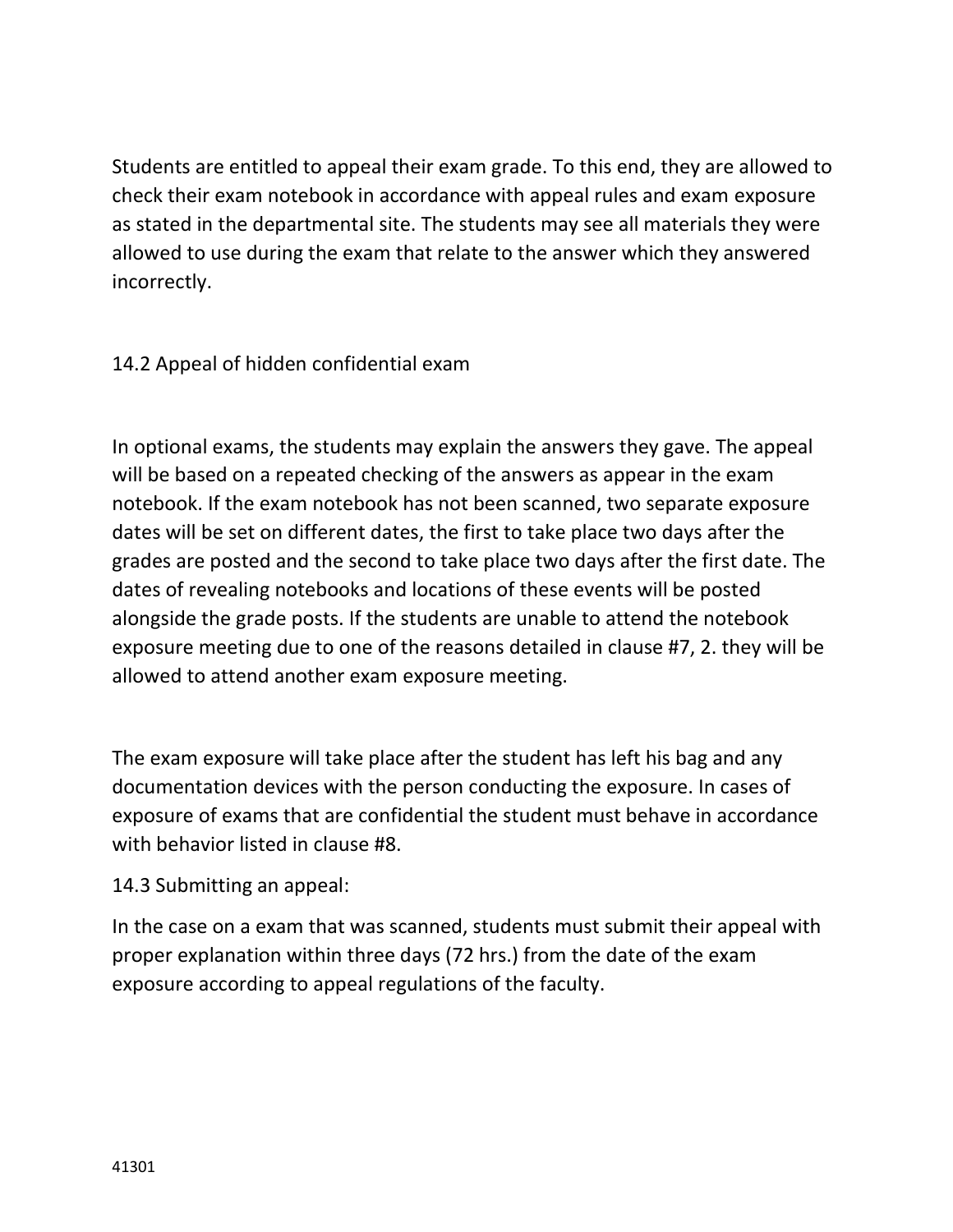If the exam was not scanned, students must file their explained appeal withing 24 hrs. from the date in which the exam was exposed based on appeal regulations of the faculty.

# 14.4 Checking the appeal

An exam for which an appeal was filed will be fully checked again, relating to the clauses stated in the appeal. Results will be as follows: no change in grade, higher grade or lower grade.

Students who were not able to file an appeal due to a severe situation during the time in which they were allowed to file, will be entitled to file an appeal at a later date, after presenting approval that they were unable to do so at the given time, as approved by the unit officials.

#### 14.5 Answers of appeals:

The lecturer must respond to the appeal within four work days following the last date for filing appeals and no later than two days (48 hrs.) before the next exam date. In accordance with the lecturer's decision to change or not change the grade, the lecturer must state the final grade and explain the reason for changing or not changing the grade. The change will be valid once the head of the unit/teaching committee or entitled authority gives their approval. If the appeal remains unanswered by two days (48 hrs.) before the next date exam of the course, the student will be entitled to take the exam and then may choose the higher grade he receives on both exam dates.

At the Faculty of Health Sciences, in courses with three or more lecturers, responds to appeals may be given no later than 48 hrs. before the next exam date of the exam.